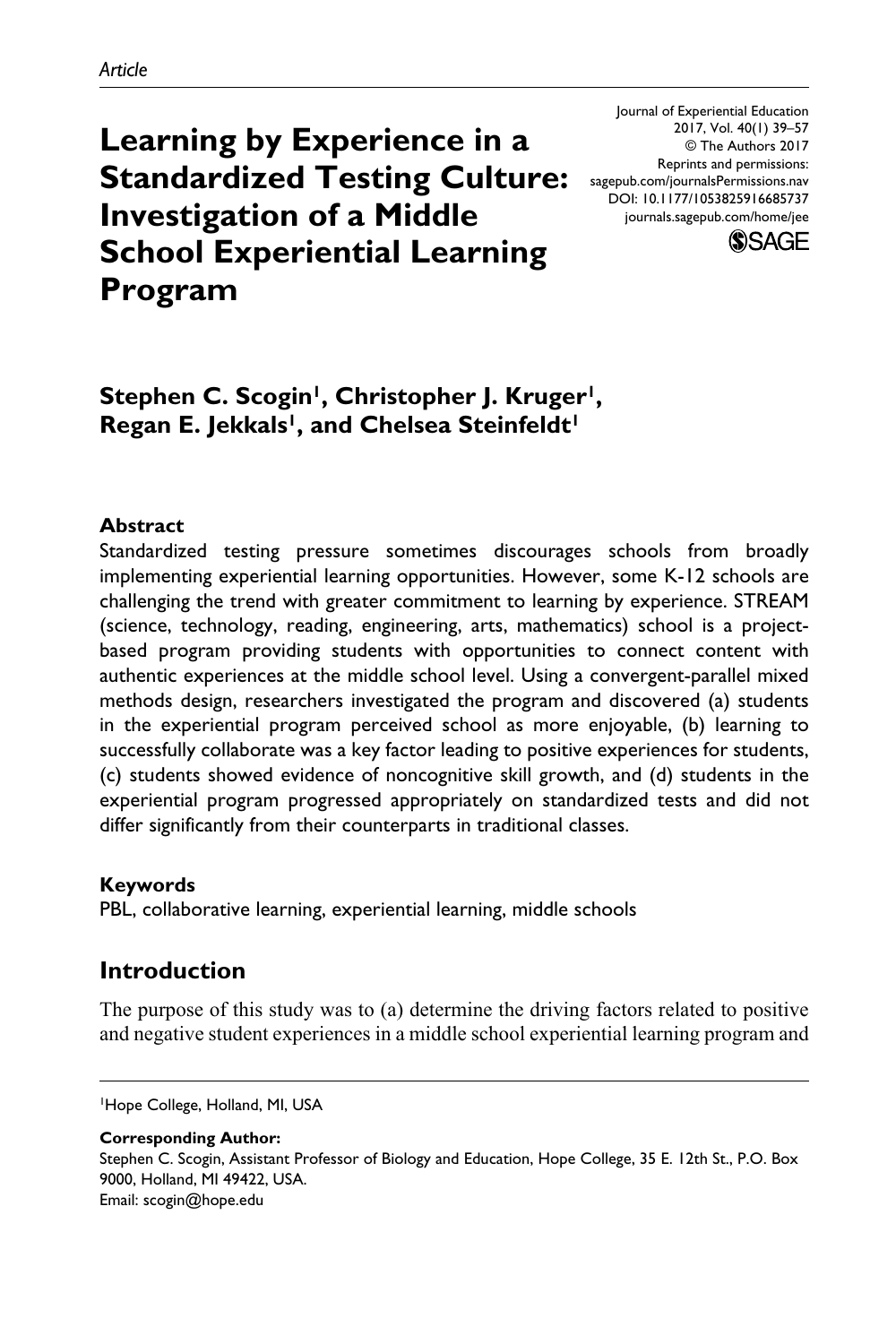(b) consider if participation in the experiential learning program affected standardized test achievement relative to traditional instruction. Researchers used a convergentparallel mixed methods design (Creswell & Plano Clark, 2011) to analyze data collected from interviews, field observations, and standardized test scores to answer two driving research questions:

**Research Question 1 (RQ1):** What factor(s) contributed to and detracted from positive student experiences in the experiential learning program?

**Research Question 2 (RQ2):** How did experiential program students' standardized test scores compare to their peers in traditional classes?

# **Background**

Experiential learning is an active pedagogy emphasizing concrete experience and abstract conceptualization (Kolb, 1984). Problem-based and project-based learning are two types of K-12 experiential learning pedagogies. By definition, *problem*-based learning is an approach that integrates theory and practice as students seek to gather information about real-world problems and propose viable solutions (Savery, 2006). Similarly, *project*-based learning engages students in meaningful activities as they create products to help solve problems or answer driving questions (Bell, 2010). Although similar in their emphases to transition students from passive observers to active participants, project-based learning requires students to create products or performances that adhere to given specifications, whereas the deliverables from problem-based learning are often more open-ended (Savery, 2006) and can be written or orally presented. According to the Buck Institute for Education, problem-based learning is a subset of project-based learning, and the two pedagogies are really two sides of the same coin (Larmer, 2015). Therefore, we define project-based learning (PBL) to mean experiential activities involving the following: open-ended, driving questions or problems; authentic application of content and skills; student-directed learning; and student creation of products, presentations, or performances to address the driving question or problem (Larmer, 2015). In contrast, we define traditional learning as teacher-directed instruction using primarily static materials (Dewey, 1938).

## *Standardized Testing*

The No Child Left Behind Act of 2001 (NCLB) required U.S. states to administer yearly testing, monitor student proficiency, create yearly report cards, track teacher qualifications, and essentially ensure that all schools were performing at appropriate levels (Klein, 2015). As a direct result, NCLB increased the frequency of high-stakes testing (Cocke, Buckley, & Scott, 2011). Standardized testing has been perhaps the biggest hurdle preventing wide-range adoption of experiential-type learning pedagogies. In a 2012 review of literature on the topic, Anderson presented 35 empirical studies linking accountability policies associated with testing to their resultant science education practices. Ninety-seven percent of the studies in the review reported negative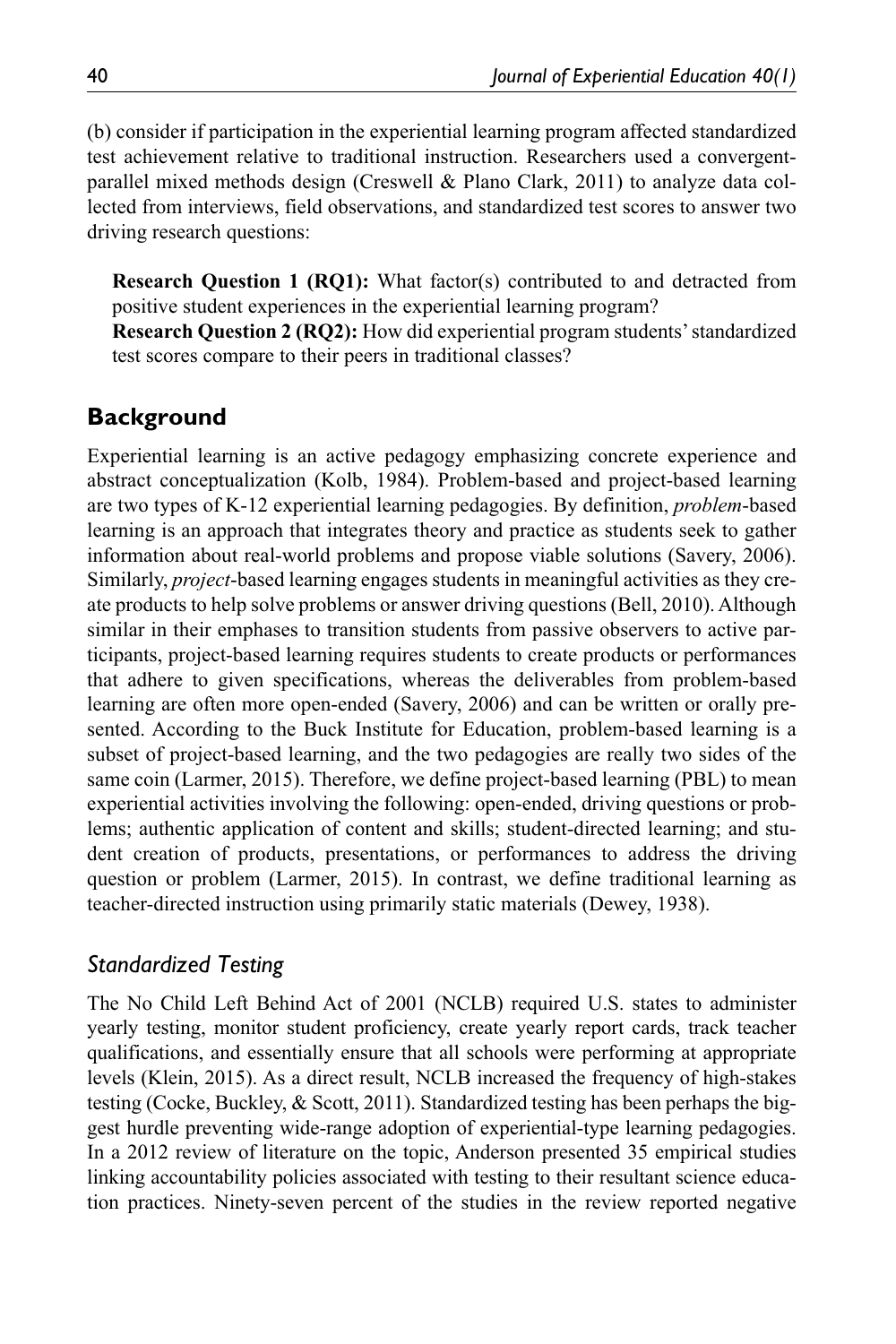impacts of test-based accountability, while only 26% cited positive perspectives. The highlights from this review that pertain to experiential-type learning were as follows: (a) principals felt testing policy drove instruction more than research-based reform efforts, (b) district leaders were slow to adopt innovative methods because standardized tests evaluated schools "in a much more traditional fact-based method" (p. 117), (c) teachers felt more inclined to teach to the test as opposed to incorporating studentcentered activities, and (d) teachers felt they had less time to pursue student interests and incorporate experimentation because of the need to use direct instruction to prepare students for tests.

As the Anderson (2012) study revealed, some teachers felt pressured to implement practices such as "teaching to the test" where items that appeared more frequently on standardized tests were emphasized over less frequently assessed items (Jennings & Bearak, 2014). In another study, 59% to 64% of teachers in the sample agreed they "omit certain information because there is not enough time to fit it in because of state tests," and they "teach to the state test more than [they] normally would" (Moon, Brighton, & Callahan, 2002). The unintended consequences of teaching to the test include narrowing of the curriculum, limiting holistic student learning, and placing undue pressure on educators (National Council of Teachers of English, 2014).

### *Modifying the System*

Many organizations have proposed new frameworks and standards in an effort to move the current system toward a more experiential model. For example, Partnership for 21st Century Learning, North Central Regional Educational Laboratory, Metiri Group, Organisation for Economic Co-Operation and Development, Association of American Colleges and Universities, and the International Society for Technology in Education have suggested educational frameworks emphasizing experiential learning. Although these frameworks differ in details, they share a focus on developing noncognitive skills such as collaboration, communication, critical thinking, and problem solving.

Many current employers and employees have concerns that noncognitive skills are poorly developed in many current graduates. For example, when asked to identify the most important skills needed for success in their industries, over 400 U.S. employers ranked the following skills as most important: teamwork/collaboration, oral communications, professionalism/work ethic, and critical thinking/problem solving (Casner-Lotto & Barrington, 2006). These same employers rated their own recently hired employees as highly deficient in many of these areas.

These findings suggest disconnects between what modern-day businesses want in their employees and what academic training provides. Mastering a single trade or subject no longer provides the skill set leading to successful navigation of many 21st-century jobs. Instead, employees need to be able to think and problem-solve quickly, adapt accordingly, and communicate effectively. Experiential learning activities have been shown to increase critical thinking skills (Heinrich, Habron, Johnson, & Goralnik, 2015), develop teamwork (Cater & Jones, 2014), and contribute to higher order thinking skills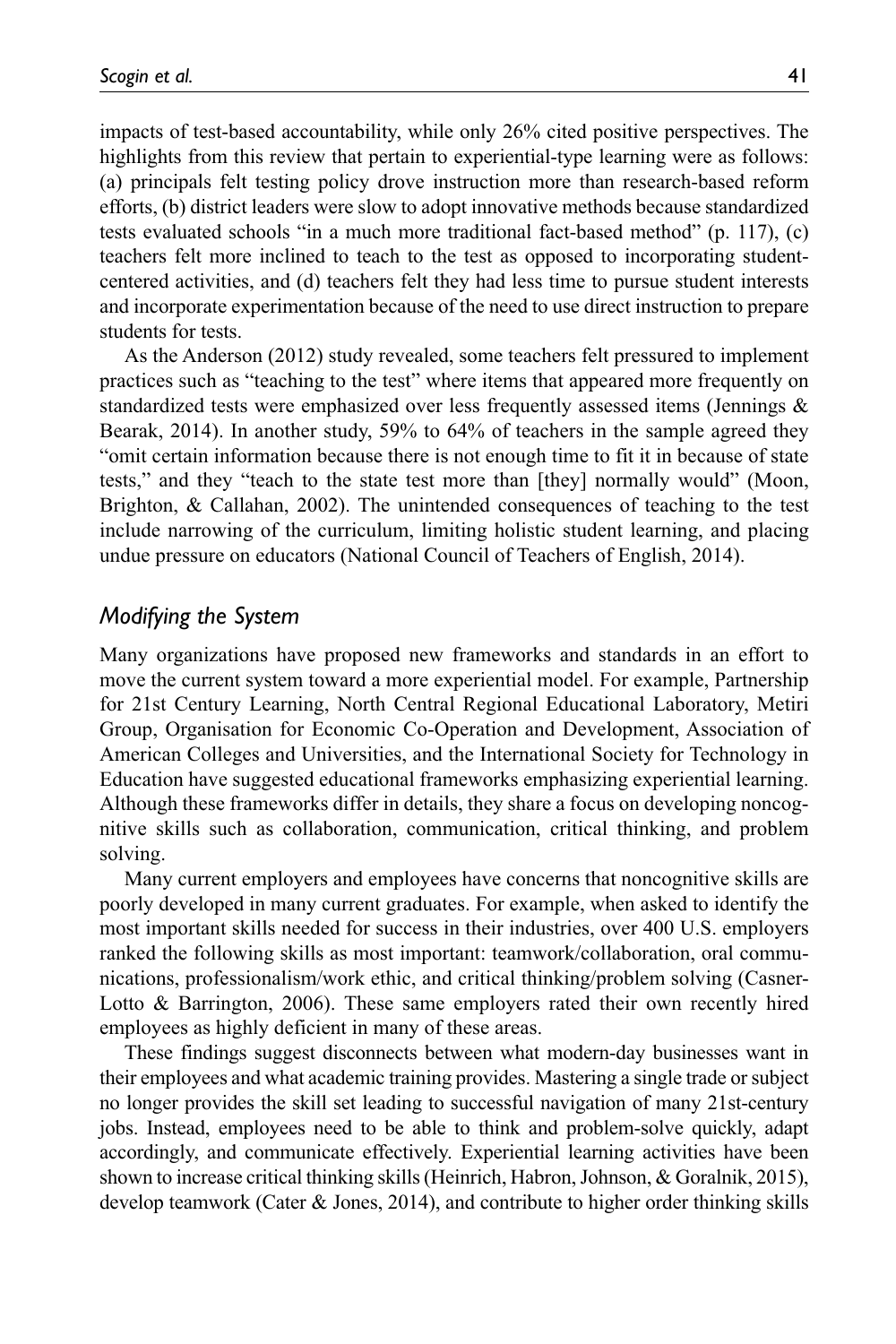(Ives & Obenchain, 2006). Furthermore, the best time to introduce students to these noncognitive skills is during the formative middle school years (Kay, 2009).

However, in spite of these findings, U.S. education has steadily progressed toward a more standardized testing and "one-size-fits-all" approach to prepare students for life after K-12 (Barnes & Slate, 2013). Although recent passage of the Every Student Succeeds Act (ESSA) inspires hope that conditions may change, the current reality in the United States is that standardized testing is the primary mechanism for measuring success and determining funding. The current study offers critical information on how schools can balance the expectations of future employees and communities with the current obligations of standardized testing.

#### *Committing to Experiential Learning—The STREAM Program*

"Industry keeps saying we need this product, yet . . . there's a gap," shared the middle school principal who was instrumental in developing the program used as the context for this study. STREAM (science, technology, reading, engineering, arts, mathematics) school is an experiential program embedded in a traditional middle school in the Midwest. STREAM teachers work with local professionals and staff of a nonprofit, outdoor education organization to develop authentic experiences for students that connect state-mandated content standards to real-world projects. As often as possible, projects are connected to the outdoors. Projects are designed to be authentic, engaging, and educational while allowing students to be at the center of the learning process. In the year encompassing this study, STREAM students participated in four major projects (Table 1).

As one of the founding STREAM teachers shared

We need to have more experiences that are [authentic]. Our kids and teachers, our population, our communities . . . we need to have [this model] . . . That's real world . . . and that's the model that needs to happen . . ."

Developed in 2014, STREAM was based on several different experiential frameworks including gold standard PBL (Larmer & Mergendoller, 2015), human-centered design (Zoltowski, Oakes, & Cardella, 2012), the creative sequence ("The Creative Sequence," n.d.), noncognitive skill development, and outdoor education.

Unlike short-term experiential *activities* that other schools utilize, STREAM was a *programmatic* change. Students' mathematics, science, and elective credits were combined into one integrated course. The STREAM program's 3-hr block was embedded within the traditional middle school day with students meeting every day of the week. State-mandated content standards were addressed within the context of the program, and students in the program took standardized tests, as did their peers in traditional classes.

At the time of this study, two teachers with vast experiences in collaborative teaching and experiential learning facilitated the new program. Students met in an open classroom that was repurposed from its original design as a workshop. Due to the 3-hr block of time, students were able to dedicate significant time to projects and go on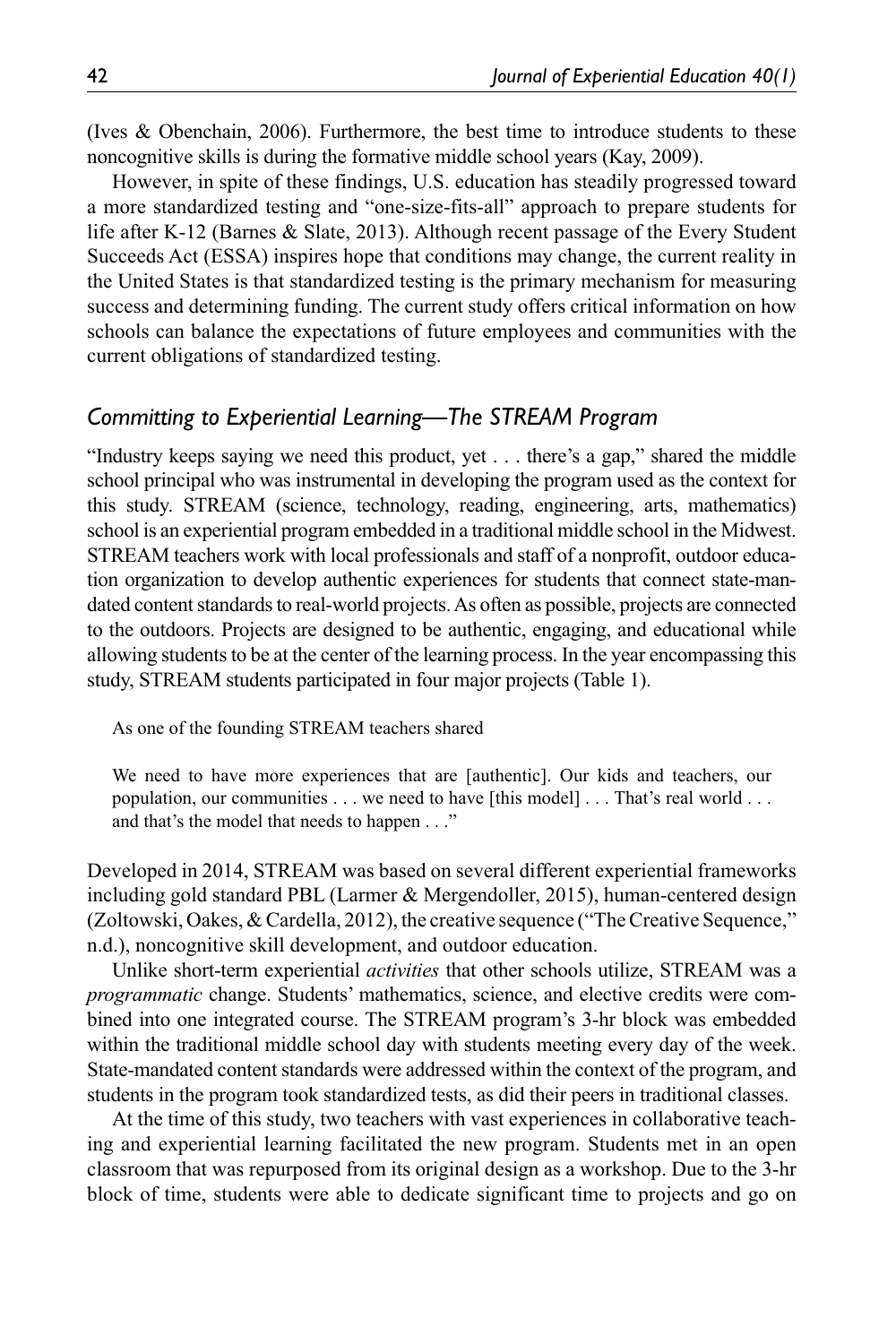|                    | $\frac{1}{2}$ . The set of $\frac{1}{2}$ is the set of $\frac{1}{2}$ is the set of $\frac{1}{2}$ is the set of $\frac{1}{2}$ is the set of $\frac{1}{2}$ |                                                                                                             |          |                                                                                                                        |                                                                                                                               |
|--------------------|----------------------------------------------------------------------------------------------------------------------------------------------------------|-------------------------------------------------------------------------------------------------------------|----------|------------------------------------------------------------------------------------------------------------------------|-------------------------------------------------------------------------------------------------------------------------------|
| Project            | Driving question                                                                                                                                         | Focus                                                                                                       | Duration | Deliverable product(s)                                                                                                 | Presentation style and<br>venue                                                                                               |
| Footprints         | school groups have on the high<br>How do we minimize the impact<br>school wetland?                                                                       | at the district's high<br>preserve a wetland<br>on wetlands and<br>Human impacts<br>strategies to<br>school | 4 weeks  | school wetland from<br>Preservation plan and<br>budget to save high<br>overuse and abuse                               | community professionals<br>held in board room of<br>presentations with<br>local corporation<br>questions from<br>"Shark Tank" |
| Let's Race         | How might we design the ultimate<br>cardboard sled that is built for<br>speed?                                                                           | design process and<br>The engineering<br>data collection                                                    | 4 weeks  | cardboard and duct tape<br>Racing snow sled made of                                                                    | Sled race on private<br>property                                                                                              |
| Fishing<br>Gone    | perspective to the life of fish<br>within our local watershed?<br>How might we bring a fresh                                                             | Fisheries populations<br>pollution on these<br>and the effects of<br>populations                            | 8 weeks  | aspect of fisheries biology<br>highlighting an important<br>Visual art project and<br>artist's statement               | Walk-through art show<br>education institution<br>on campus of higher                                                         |
| Energize<br>e<br>Σ | community in the education of<br>How might we design a world-<br>class tour that engages the<br>energy stewardship?                                      | of local businesses<br>Energy stewardship<br>and best-practices<br>sustainability<br>in regard to           | 6 weeks  | sustainability practices of<br>Interactive, online tour<br>of local community<br>highlighting best<br>local businesses | Formal stage presentations<br>education institution<br>on campus of higher                                                    |

Table 1. Major Projects for Experiential Learning Program During 2014-2015 School Year. **Table 1.** Major Projects for Experiential Learning Program During 2014-2015 School Year.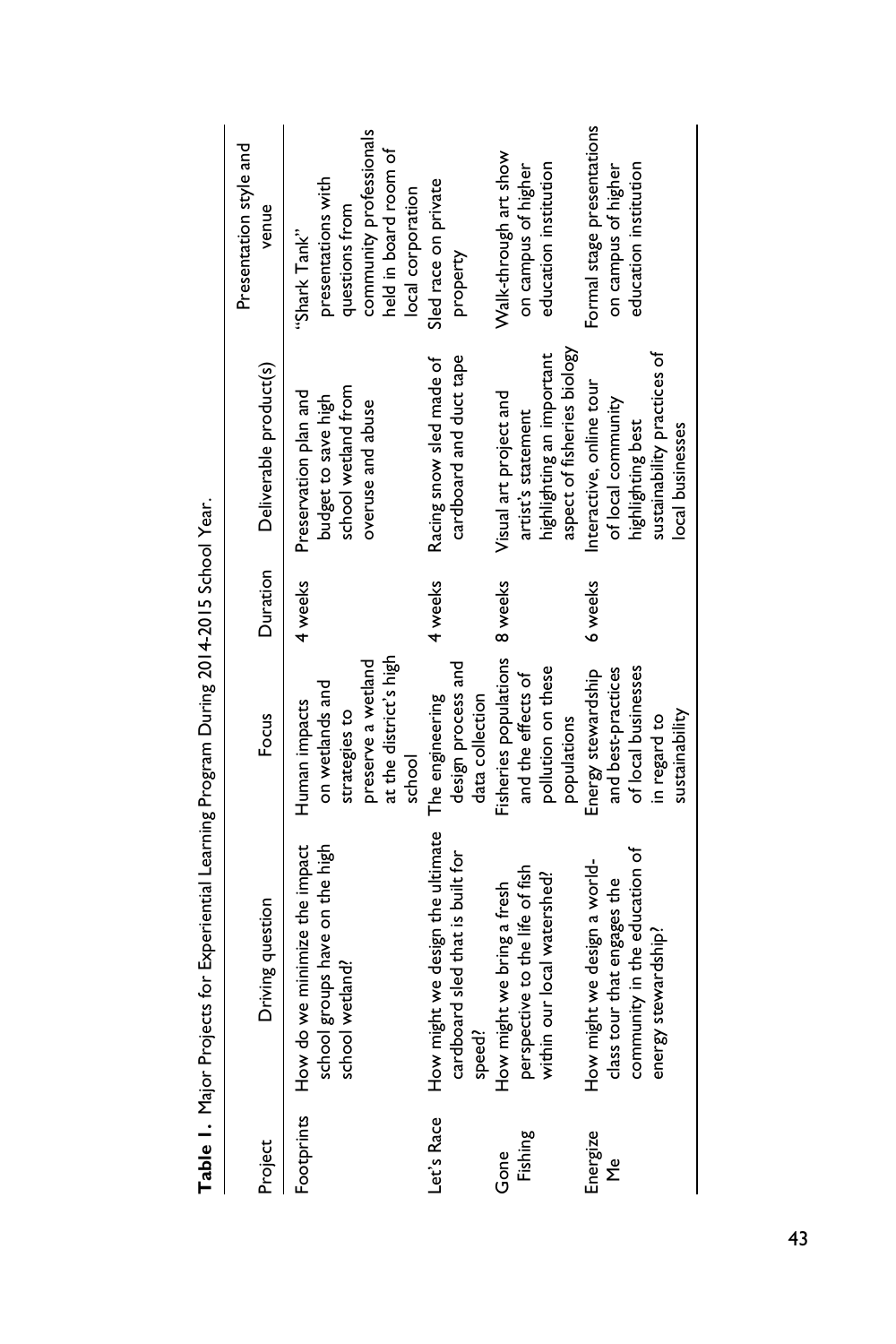

**Figure 1.** Flowchart of the convergent-parallel design used in this study as per Creswell and Plano Clark (2011).

off-campus trips. The purpose of this study was to determine the driving factors related to positive and negative student experiences in the new program and consider if participation in the program affected achievement on standardized tests.

In the current study, STREAM school, experiential class, and experiential program are used synonymously. Similarly, comparison class and traditional class are used synonymously in reference to students in the middle school who were not in the STREAM school program. As per Dewey's (1938) definition, the traditional classes were characterized by (a) learning primarily from texts and teachers, (b) instructors using primarily static materials, and (c) larger focus on teachers directing the learning as opposed to student-centered learning.

## **Method**

Researchers used a convergent-parallel mixed methods design (Creswell & Plano Clark, 2011) to collect and analyze qualitative and quantitative data. Figure 1 illustrates the relationships of the various data streams and analytical methods.

## *Positionality and Rigor*

The research team for this study was composed of professors and students from an institute of higher learning. The researchers were not affiliated in any way with the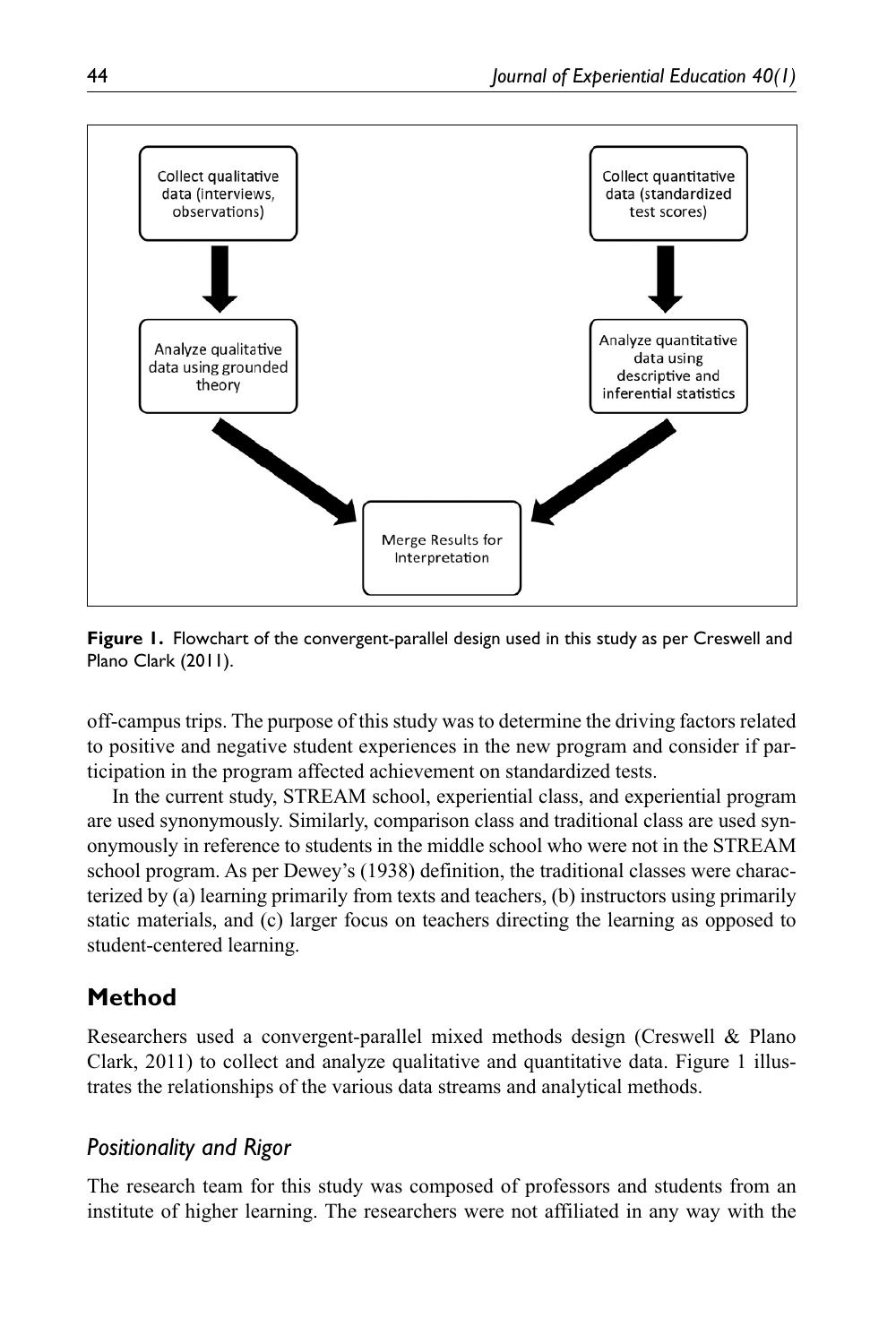middle school housing the experiential program. Furthermore, researchers followed various strategies to maintain analytical rigor. These included strategies suggested by Wolcott (1994) such as unobtrusive observation, archival of data, and constant collaboration. Moreover, researchers adhered to criteria for validity as espoused by R. B. Johnson (1997). These strategies included extensive field time, using low inference descriptors, and triangulation. More specifically, researchers triangulated (a) data from multiple sources including students, teachers, administrators, and parents; (b) methods through gathering and analyzing both qualitative and quantitative data; and (c) investigators by including multiple researcher perspectives throughout the study.

#### *Population and Sample Descriptions*

A total of 197 seventh-grade students attended the middle school during the 2014- 2015 school year. Out of the 197 students, 73 applied to be in the experiential program. Due to a variety of logistical factors, administration capped enrollment at 60 students. As researchers were outside parties not affiliated with the middle school, the research team did not have input in how students were chosen to be part of the experiential program. However, according to school officials, at no point was academic standing or performance considered in the selection process. Due to attrition from incompatible schedules, family relocations, and so forth, a total of 57 students completed the yearlong program. Approximately 140 students were exclusively in traditional classes.

Participants for the qualitative portion were recruited through email and via written solicitations that were sent home with students. As per the researching institution's Human Subjects Review Board, student participation required volunteer consent from both parents and students, as students were below 18 years of age. Qualitative data were collected from students, teachers, administrators, and parents who volunteered for this portion of the study. Interviews were conducted with 25 students (19 experiential; 6 traditional), two STREAM teachers, and the middle school principal. In addition, seven parents completed an online questionnaire.

#### *Data Sources*

Table 2 includes a summary of the data sources used in this study.

*Interviews.* Researchers conducted 12 hrs of semistructured interviews with all consenting students, teachers, and administrators. All in-person interviews were conducted on the middle school campus, and interviews were recorded and transcribed verbatim. Parent responses were collected online using an electronic form.

*Observations.* Over the course of the school year, six researchers spent 131 hrs observing students in the experiential program. Observational data were archived via voice recorders, video cameras, and field notes. Observations took place at the middle school, at public events where students shared their projects, and on trips associated with student project work. While observing, researchers took extensive open field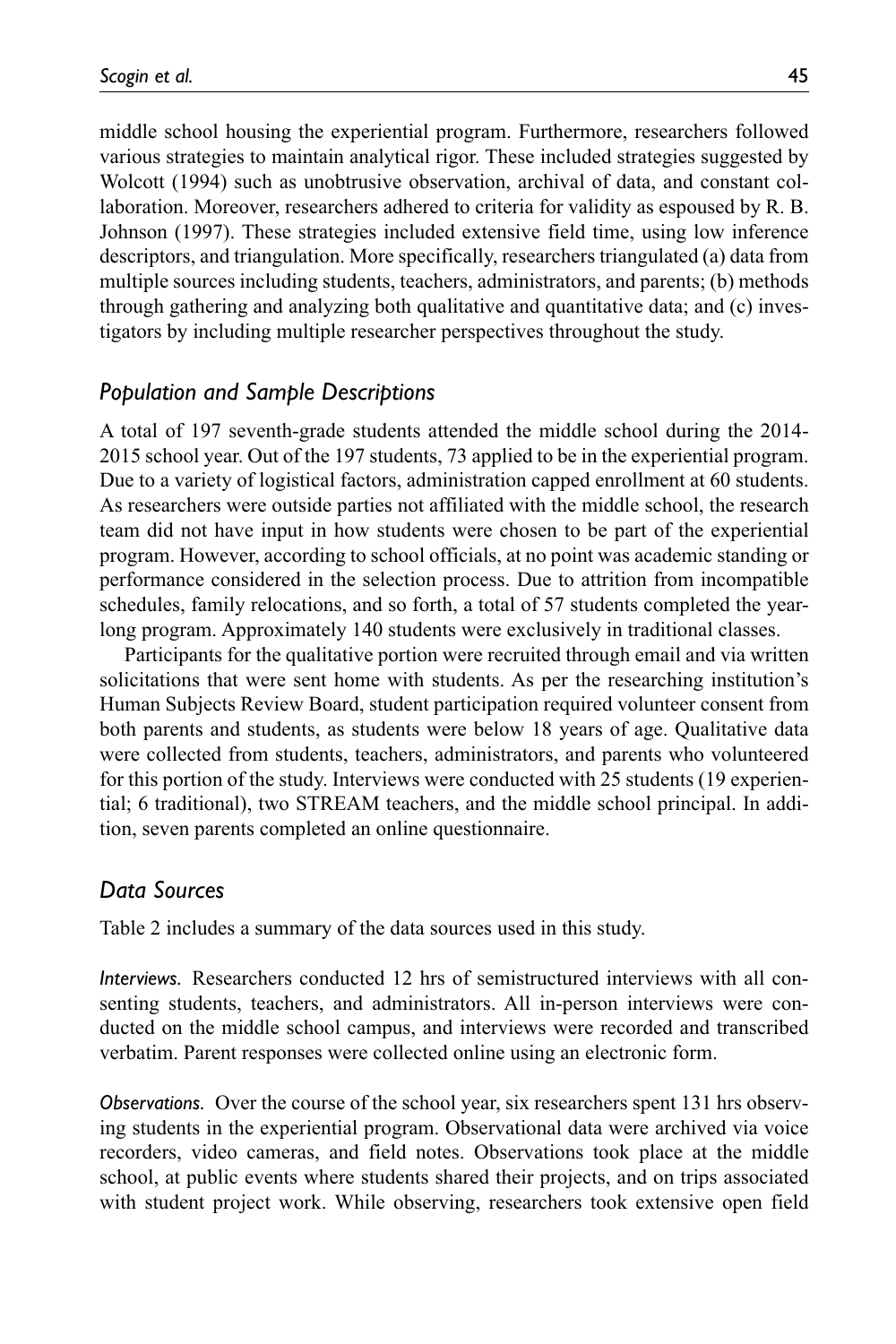| Context                   | Source/informants                                                                                               | Data                                                                |  |  |  |
|---------------------------|-----------------------------------------------------------------------------------------------------------------|---------------------------------------------------------------------|--|--|--|
| <b>Interviews</b>         | Students ( $n = 25$ ), teachers ( $n = 2$ ),<br>parents ( $n = 7$ ), and administrator<br>$(n = 1)$             | Audio-recorded discussions,<br>transcripts, field notes             |  |  |  |
| Classroom<br>observations | Experiential learning students<br>$(n = 57)$                                                                    | Video and audio-recorded<br>classrooms, transcripts, field<br>notes |  |  |  |
| Test scores               | Experiential learning students<br>$(n = 55)$ and other seventh<br>graders in traditional classes<br>$(n = 127)$ | ACT Explore standardized test<br>scores                             |  |  |  |

**Table 2.** Sources and Characteristics of Data.

notes, highlighting events and interactions between students as per Corbin and Strauss (2015). Researchers converted these open field notes to expanded write-ups and coded them as per Miles, Huberman, and Saldana (2014).

*Test Scores.* Anonymous ACT Explore scores were collected for all seventh-grade students at the middle school. The Explore is the first of a three-test progression for the ACT college entrance exam and is typically administered in seventh or eighth grade. The Explore test had 128 questions, and students received scores on each section out of 25 possible points. Students took the Explore in both the fall of 2014 and the spring of 2015. The Explore was used as the standardized test for all students in the seventh grade during the 2014-2015 school year as the state-mandated standardized test was new and, at the time of this study, was not expected to be administered regularly in its current version (Burns, 2015).

## *Data Analysis*

Qualitative data were analyzed using grounded theory (Strauss & Corbin, 1990). In the first stage of open coding, transcribed text was read and coded with a single word or phrase summarizing the participants' views. Researchers met regularly to determine common themes (a process called axial coding). As themes began to emerge, researchers used constant comparison (Boeije, 2002) to create, revise, and ultimately establish a reliable list of thematic categories. From these categories, a codebook was developed and used to identify the central phenomenon and relate all categories using Strauss and Corbin's paradigm model. The software package NVivo was used throughout this process.

Furthermore, quantitative ACT Explore test scores were analyzed using a  $2 \times 2 \times 4$ repeated measures multivariate analysis of variance (MANOVA) run on IBM SPSS Statistics 22. Analysis of variance (ANOVA) and Bonferroni post hoc tests were used to explore specific differences between and within groups.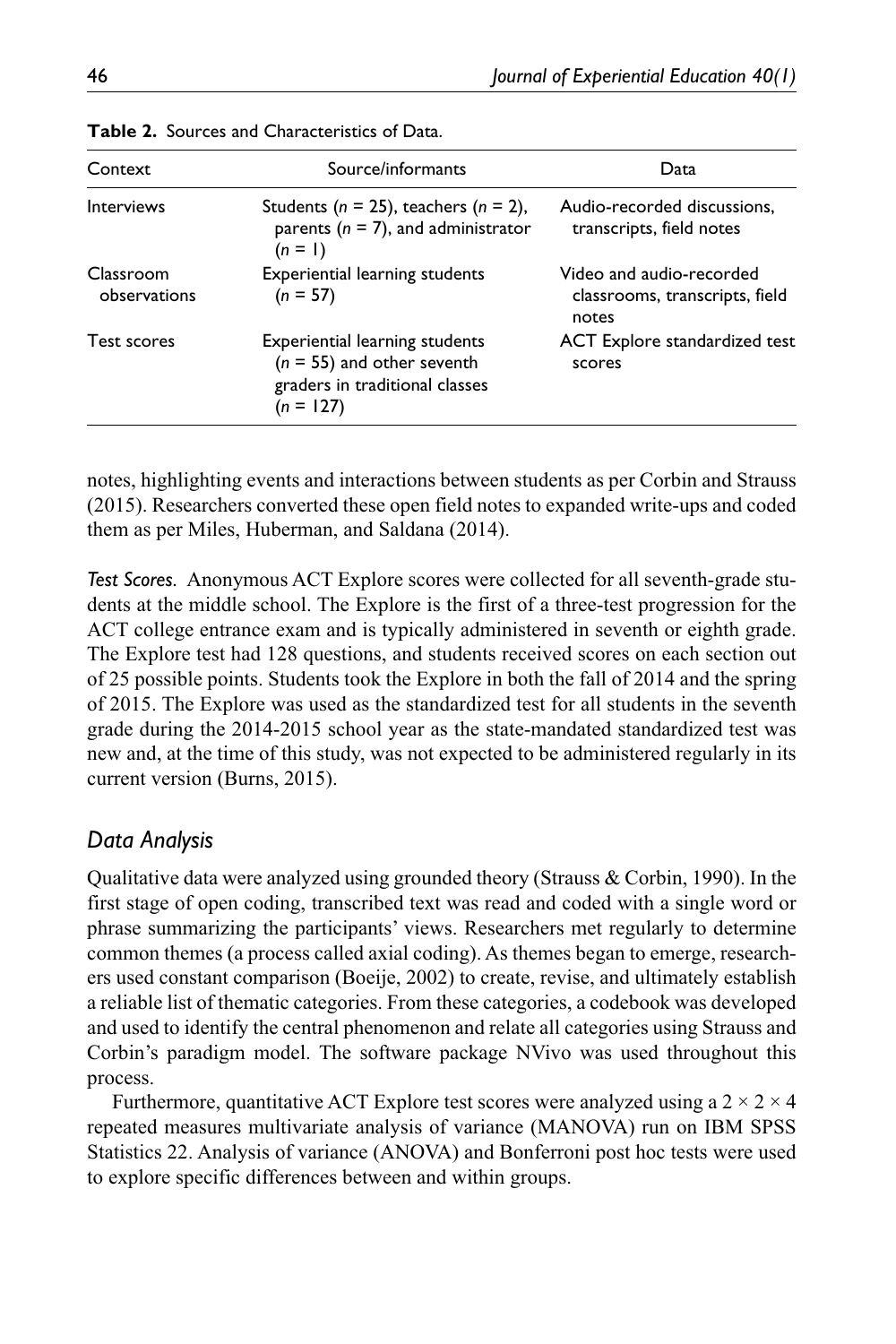

**Figure 2.** Conceptual model derived from the current study illustrating the centrality of collaboration to positive or negative experiential learning involvement.

# **Findings**

Overall, most students viewed the experiential program as motivating: "I like coming to school, because I'm excited about STREAM school"; "I look forward to STREAM school more than my other classes"; "STREAM school is just different. It's more stimulating, more fun than just the regular classroom." Figure 2 illustrates the conceptual model developed during this study to explain why many students reported overall positive experiences while others reported negative experiences. In this study, Strauss and Corbin's (1990) paradigm model led researchers to identify collaboration as the central phenomenon, with several factors contributing to and detracting from the quality of collaboration.

In addressing RQ1, researchers turned to the paradigm model (Strauss & Corbin, 1990). The specific reasons behind students' fondness for the program were diverse, but most of the factors were directly related to the experiential nature of the program: (a) outdoor connection—"I've been able to do what I like, go outdoors, doing stuff. So, doing that makes it more fun, and then I actually enjoy going to school . . . more than ever"; (b) hands-on approach—"I feel like I'm a little bit more excited. Because in sixth grade, last year, I didn't feel that excited to do math or science. When I got to STREAM school, I look forward to it because I know that we're doing something hands-on wise"; (c) relevance of the material—"I thought that math is by itself and science is by itself . . . I'm never going to need them in life. Now that I've been exposed to these experiences, I have to make sure that I know what I'm doing"; and (d) chance to excel—"Well, this helped me with other classes. Like, I can apply more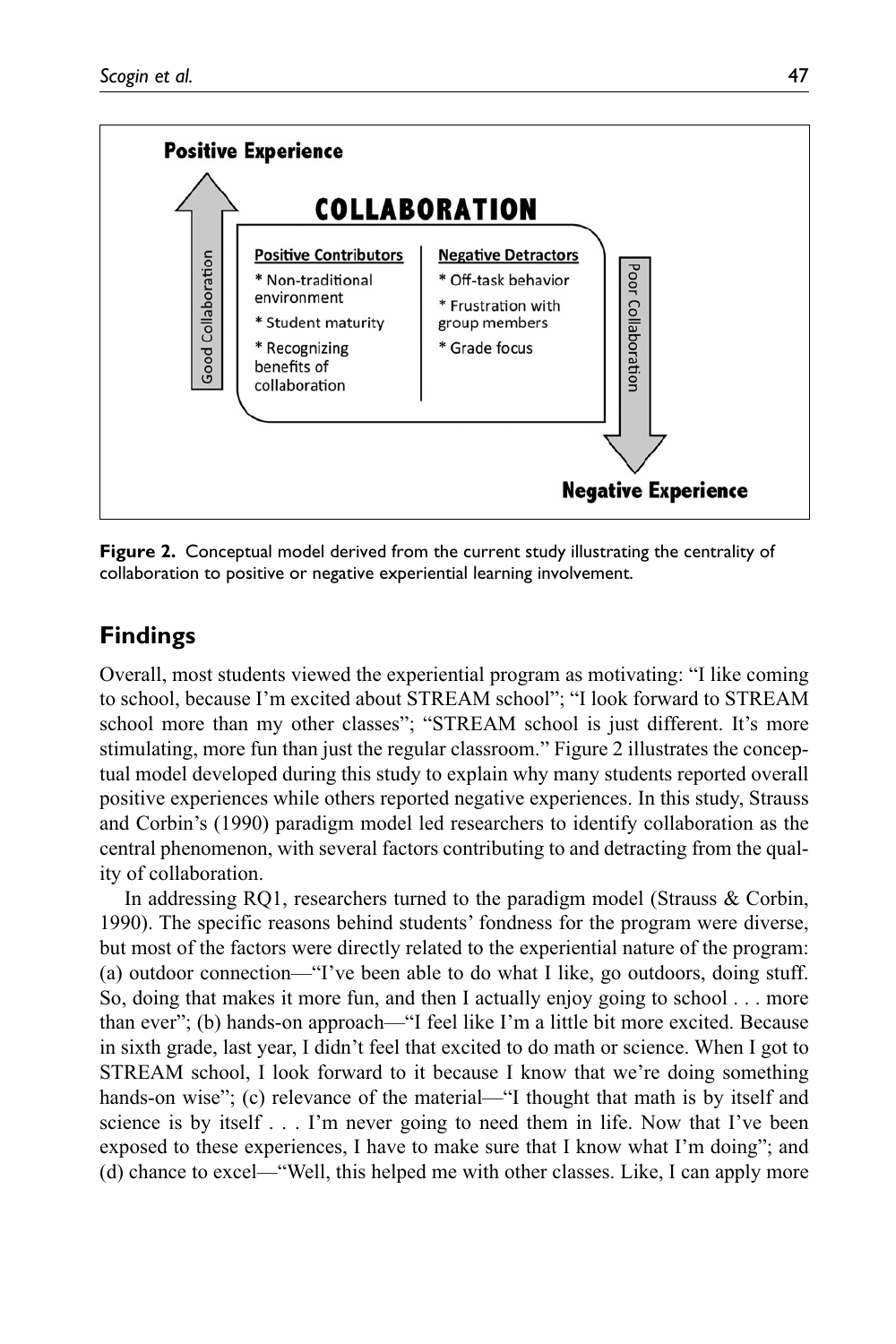things to the project that we are doing in another class. Normally, I would just be like, 'Do what they tell you to do.' But now, I can go above what the standard is."

Prior research suggests well-supported outdoor programs can increase student interest (Kenney, Militana, & Donohue, 2003), and students in this study reiterated the point. Although the outdoors was a major hook that played on the intrinsic motivations of many students, some projects did not have an outdoor component. Furthermore, researchers heard from several participants that the experiential program was appealing for many reasons beyond an outdoor connection.

My favorite part is not just the outside . . . The people who aren't in [the program] say that because they think it's the outside. That's what I thought in the beginning, too. But, it's so much more than that. It's learning to present in front of people. It's a skills-to-success class too. (Student)

These factors led researchers to the conclusion that collaboration was the key factor in determining how students responded to the program.

#### *Detractors From Collaboration*

Researchers identified three primary detractors that affected collaboration among student groups: *off-task behavior, frustration with group members*, and *grade focus*.

*Off-task behavior.* This category was defined as instances when students willingly disengaged from collaboration on projects to pursue unrelated tasks. In experiential, open environments, this type of behavior is not uncommon (Cater  $\&$  Jones, 2014). In the experiential program, students were allowed to self-manage a large portion of their time. Some students readily admitted they took advantage of the freedom, physical size of the classroom, and the number of students in the classroom: "Sometimes I goof off a little bit more because you feel like you can get away with more stuff because it's a bigger space and they're not watching you as much." Teachers were well aware of this challenge, sharing how "the biggest problems we have are with students who we cannot trust when our eyes are not on them. . . . Complete task avoidance that disturbs other people is probably our biggest thing."

Technology, which played an important role in the program, sometimes became the main distraction. Researchers' field notes contained many entries about technologyrelated distractions: "I noticed some kids that displayed strong motivational skills and were able to keep their groups on task, and other kids that simply were concerned with abusing the phone leniencies"; "I am not used to seeing so many phones in a classroom setting—A few students had their phones out at different points."

*Frustration with group members.* The last two conditions that negatively affected collaboration were somewhat different from off-task behavior because they occurred when students who were willing to collaborate chose to disengage from their respective groups and work alone. The frustration category was defined as instances when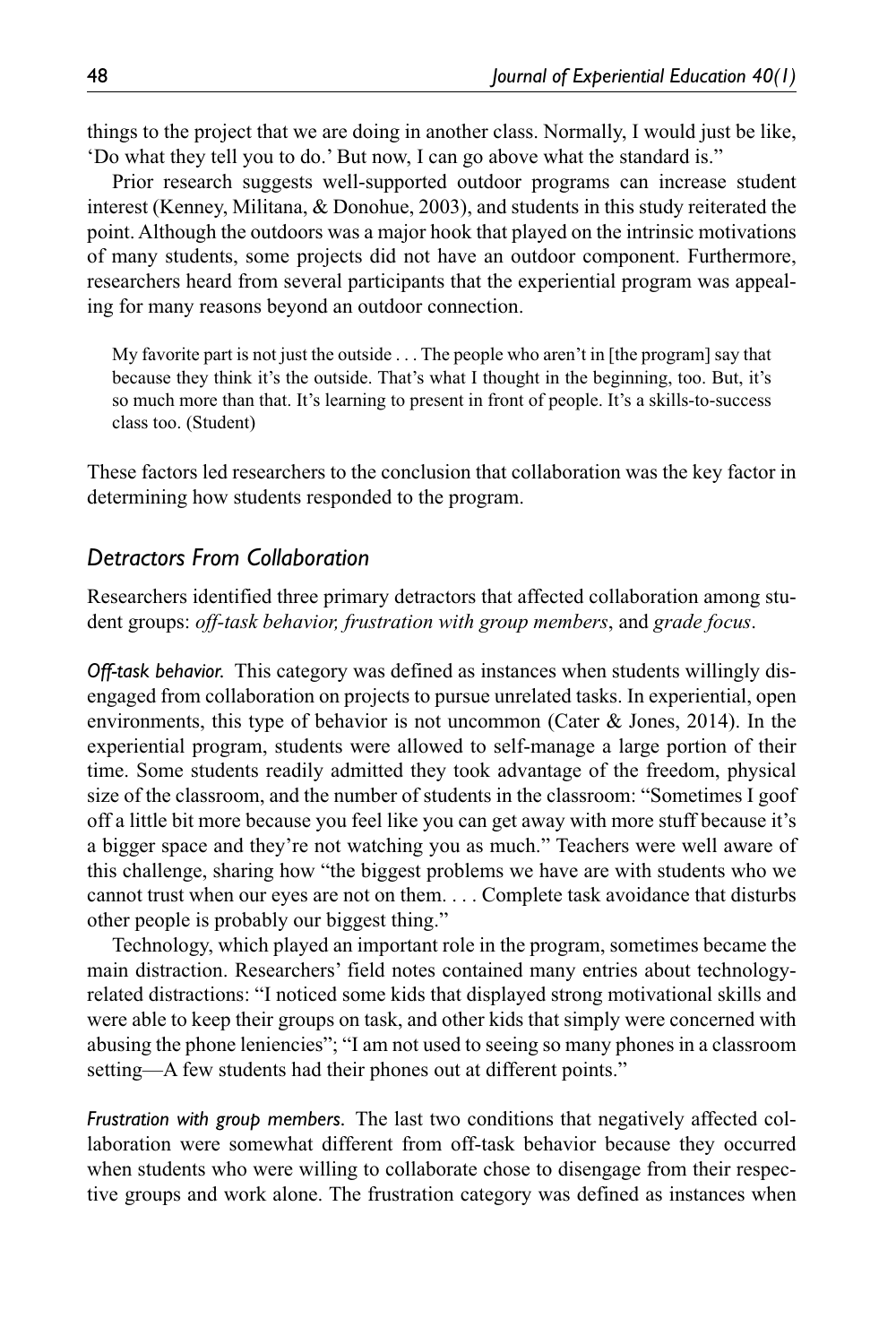students became upset with or indifferent toward others in their group. The frustrations felt by students often resulted in them trying to do the work themselves, thereby reducing collaboration. The following quotes from students who wanted to collaborate highlighted how they were negatively affected when undisciplined students disengaged to follow their impulses: "I might get a group that doesn't work as much, and then I work by myself so I get stuff done"; "And my group really slacked off, and I just felt like I had to pull their weight"; "Sometimes I'll just end up doing all their work for them."

Controlling behavior was also a point of frustration for some: "There are people who want to control everything, and you don't get a say in what you're supposed to be doing." Once again, the common response when students faced this challenge was isolation. "I definitely prefer to work alone, because I don't like being bossed around . . ."

*Grade focus.* Grade focus, the last detracting factor, was defined as instances when students became self-absorbed with their individual project grades. For many students, collaboration was a necessary casualty if it meant getting better individual grades. When asked how he would handle conflict during project work, one student responded,

If we are getting individual grades, then I would just do my part . . . if it's not individual grades, then I would see if they [group] could just do work better, and I would see if the teacher could like, put me in my own individual grade and have them in their grades.

#### *Contributors to Collaboration*

Researchers identified *experiential learning environment, student maturity*, and *appreciating the benefits of collaboration* as factors that positively contributed to collaboration among students.

*Experiential learning environment.* The pedagogy used by teachers is an important contributor to the learning environment. For example, the PBL approach has generally been advertised as an effective method for motivating students beyond what is typical in traditional settings (Bell, 2010). Other research credits the positive responses that students have toward PBL to the applicability of the projects to students' lives and the potential for projects to help the greater community (Bell, 2010; Cho & Brown, 2013; Wurdinger & Qureshi, 2015). Furthermore, when facilitated properly, PBL forces students to be more collaborative and thoughtful as they work together to solve problems (Cooper, Cox, Nammouz, Case, & Stevens, 2008).

However, creating effective learning environments is about more than just pedagogical approaches. From the earliest ideas espoused by Dewey and Hahn, experiential learning has been about empowering students to maximize their potential and prepare them for a life of service to others (Dewey, 1938; James, 1990). This experiential tradition continues as educators seek to develop student-centered classrooms (Estes, 2004).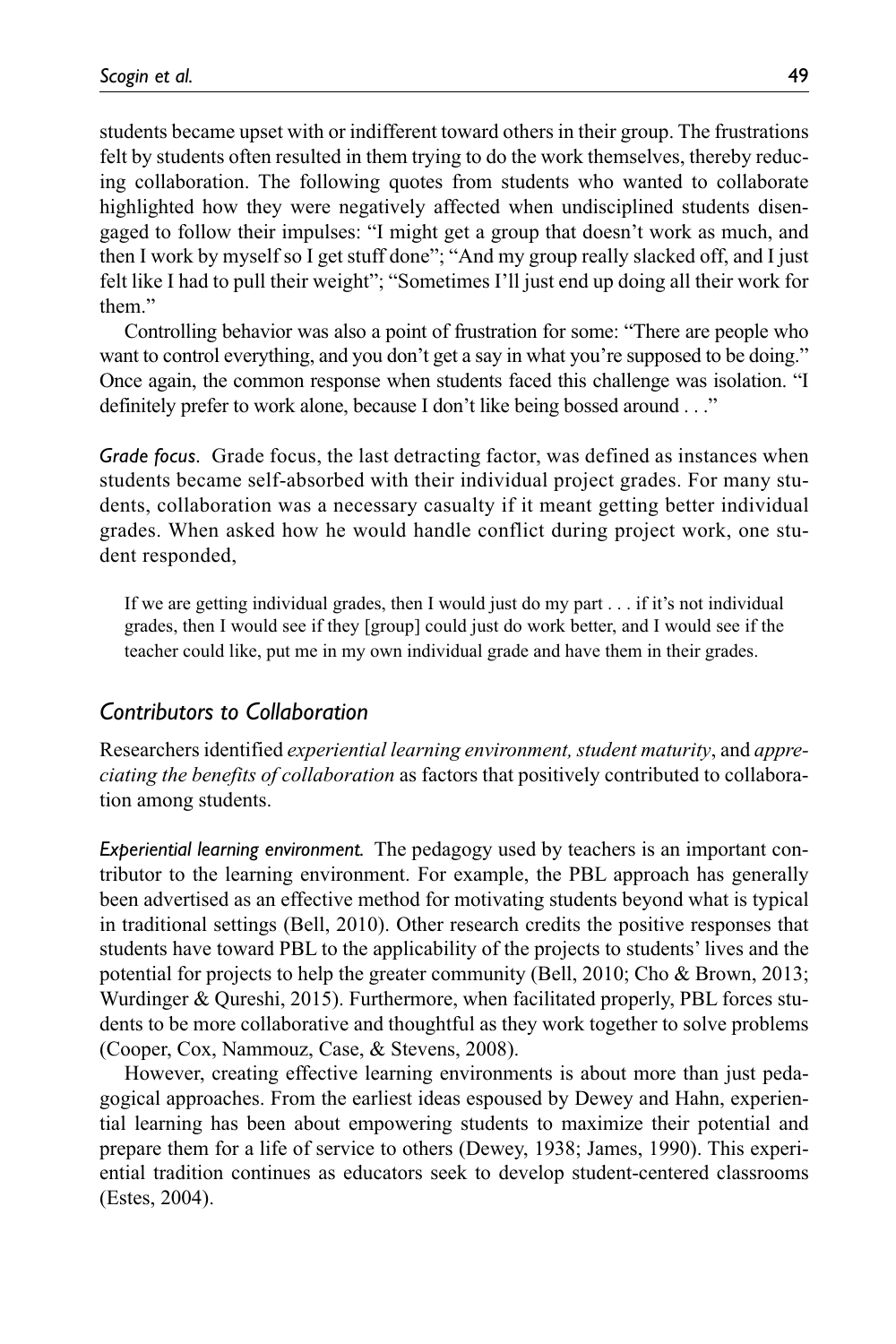In this study, students in the experiential program were given control over much of their time and project direction. In most cases, students responded positively. "You have a lot more freedom, and I like that aspect"; "I like that they [teachers] kind of let you go off and do your own thing for most of the time . . . they don't control everything you do." The freedom empowered students to let their creativity come to the forefront: "There are certain things you can take further than others when you have the freedom. . . . Like the art project, I think there was a lot more freedom because there were so many different art ties." At other times, students abused this freedom, and teachers became frustrated. "[The biggest challenge is] when we give that ownership over to the students, it creates a new dynamic of problems. And how to navigate those problems has been our biggest whole loss of sleep and frustration" (teacher).

*Student maturity.* As students worked together over the course of the year, many began to express more mature ideas about what it meant to collaborate and what role they personally played in positive collaborative experiences. "It's good to get to know people. And then it's good to work together with people"; "I became a little more open to being in groups, because I've started talking to a lot more people besides my little friend group."

For some students, the first step to better collaboration was realizing their contributions to a given project were only pieces of a larger puzzle. "I guess toward the end [of the project], it started to seem like I might not have been the best partner . . . my part was probably just part of the idea" (student). For this particular student and others, realizing products turned out better because of collaboration was a critical maturation point that led to better collaboration from that point forward. For example, the same student from the previous quote went on to share, "I think if I had done [the project] by myself, it may have been not as good . . . we both did a big thing to it."

*Recognizing the benefits of collaboration.* As students matured over the course of the year, they began to recognize different benefits of collaboration. First, students realized collaboration helped them efficiently meet deadlines for their deliverable products.

You can normally get it done quicker instead of having to do it by yourself. You do it one step at a time. Like one person can do a step, the other person can do a step. And then if you just work together, you'll get it done quicker and more efficiently.

Second, students began to appreciate how other learners brought different skills, knowledge, and/or perspectives to a project that made the project better. We defined this factor as distributed expertise (Brown et al., 1993). One student summarized as follows, "In a group, I feel like everyone has their point of view and their perspective in what they want in the project, and they combine them all together to make a bigger project." Third, some students began to understand how important collaborative skills were to their future. For these students, working through challenges with other people became a dress rehearsal for the future. One student shared: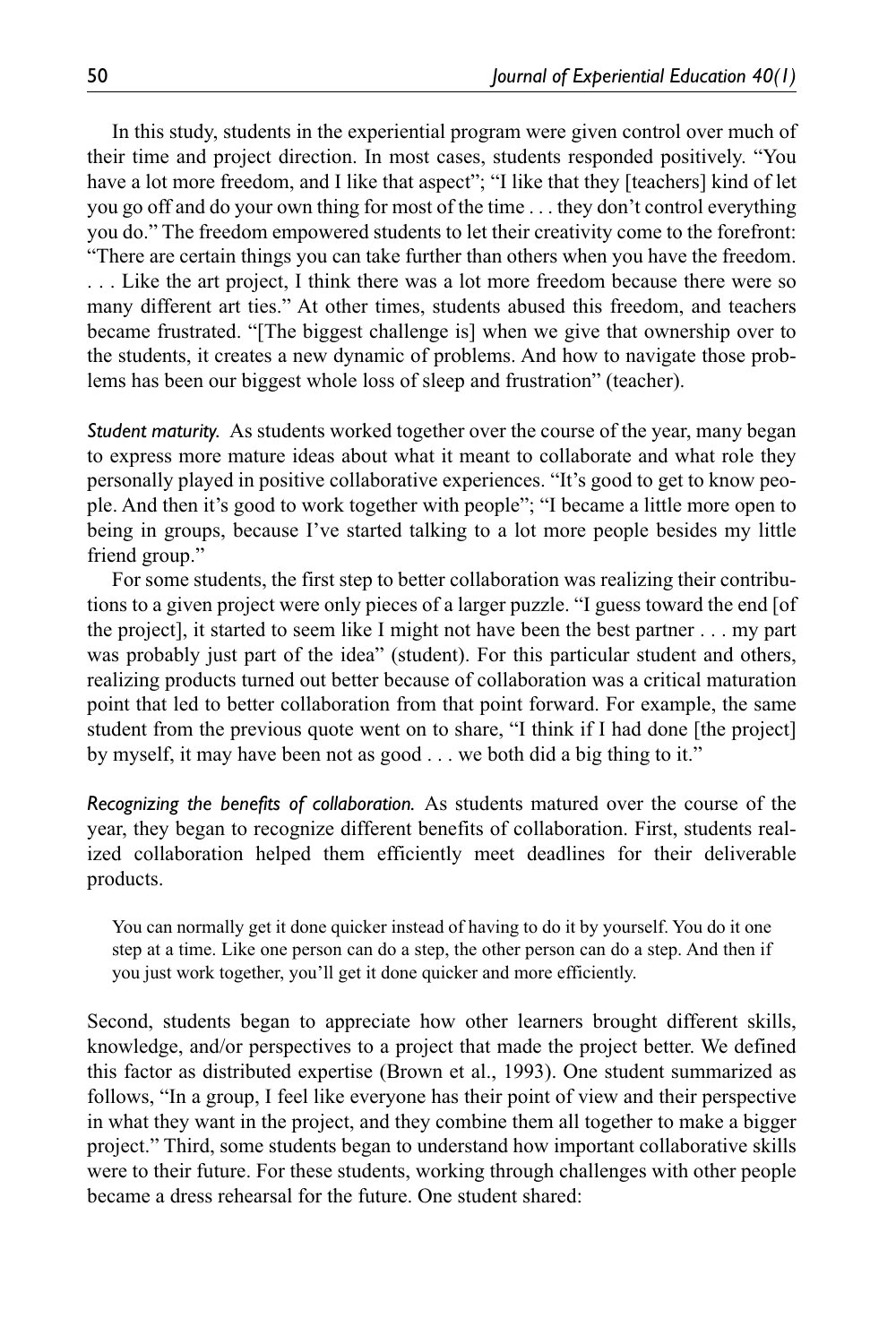|           | Experiential $(n = 55)$ |      |             |      |                   | Traditional $(n = 125)$ |      |             |      |                   |
|-----------|-------------------------|------|-------------|------|-------------------|-------------------------|------|-------------|------|-------------------|
|           | <b>Fall 2014</b>        |      | Spring 2015 |      | Fall to<br>spring | <b>Fall 2014</b>        |      | Spring 2015 |      | Fall to<br>spring |
| Section   | M                       | SD   | M           | SD   | Þ                 | M                       | SD   | M           | SD   | Þ                 |
| English   | 13.47                   | 3.02 | 14.73       | 3.53 | 5.001             | 13.58                   | 3.52 | 15.15       | 3.93 | 5.001             |
| Math      | 14.36                   | 2.97 | 15.69       | 3.47 | 5.001             | 14.66                   | 3.75 | 16.25       | 3.43 | 5.001             |
| Reading   | 14.31                   | 2.78 | 14.76       | 3.06 | .273              | 13.99                   | 3.51 | 14.67       | 4.07 | 5.01              |
| Science   | 16.44                   | 2.02 | 17.16       | 2.49 | < 0.05            | 16.17                   | 2.88 | 16.84       | 3.47 | 5.001             |
| Composite | 14.70                   | 2.20 | 15.59       | 2.59 | 5.001             | 14.57                   | 3.39 | 15.59       | 3.39 | 5.001             |

**Table 3.** Descriptive Statistics and Pre–Post Comparisons of ACT Explore Test Scores Over Time (Fall to Spring) for Each Participant Group (Experiential and Traditional).

Group work is a good skill to get used to. It's going to happen in high school, and probably in college and just in general, real-life . . . It's a skill that everyone has to have at some point . . . You're always going to be working with other people, and they aren't always the best workers, they don't always try as hard as you do. You just have to live with it and do your part and try your hardest.

## *Standardized Test Scores*

To address RQ2, researchers compared the ACT Explore test scores of students in the experiential learning program (*n* = 55) to scores of students in traditional classes (*n* = 125; Note: listwise deletion reduced previously reported *n* values). Students took the ACT Explore test at two time points: fall 2014 and spring 2015. Students received scores in five areas: English, Reading, Math, Science, and Composite (Table 3). In all comparisons between students in the experiential program and traditional classes, the differences in means were not significant. In effect, these comparisons showed students in both groups started and finished on the same level in regard to standardized test scores. The mean scores for students in the experiential program were higher (but not significantly) than traditional students in the fall of 2014 on the following tests: Reading, Science, and Composite. In addition, the mean scores for students in the experiential program were higher (but not significantly) than traditional students in the spring of 2015 on the following tests: Reading and Science. Composite scores were equal in the spring.

A repeated measures MANOVA analysis revealed a significant multivariate effect of test date on students' ACT Explore scores— $V = .353$ ,  $F(4, 175) = 23.88$ ,  $p < .001$ ,  $\eta^2$  = .353. However, there was no significant effect for participant group—experiential versus traditional;  $V = .028$   $F(4, 175) = 1.28$ ,  $p = .281$ ,  $p^2 = .028$ —nor was there a significant interaction between participant group and test date— $V = .008$ ,  $F(4, 175) =$ .352,  $p = .842$ ,  $n^2 = .008$ . Follow-up analyses on each subject test using ANOVA and Bonferroni post hoc tests confirmed a significant main effect of test date on each test for traditional students and a significant main effect of test date on each test other than Reading for experiential learning students (see "Fall to spring" columns in Table 3).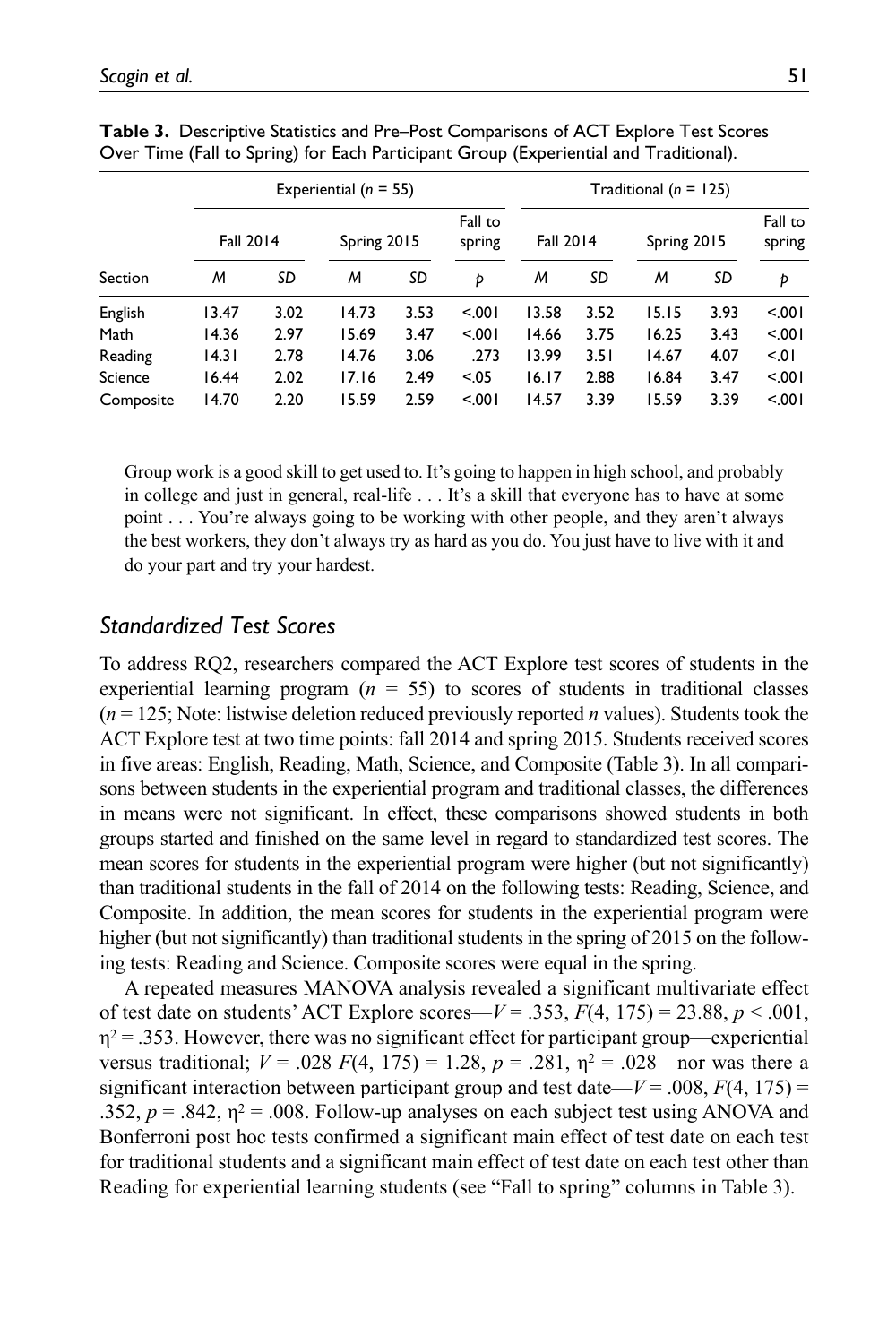The significant overall main effect of test date was not surprising, as students were expected to grow in their knowledge from the fall to the spring. However, it is interesting to note that mean Reading scores for experiential learning students increased from the fall to the spring (14.31 to 14.76), but the increase (unlike all other subjects) was not statistically significant. In other words, experiential learning students did not show significant increases in Reading scores from fall to spring. However, mean Reading scores for experiential learning students were not significantly different from mean Reading scores of traditional students in either the fall or the spring.

## **Discussion and Implications**

In the United States, national initiatives (President's Council of Advisors on Science and Technology, 2010) and outcries from businesses (Bell, 2010) stress the need for K-12 schools to implement experiential learning opportunities to better prepare students for the future. However, standardized testing pressure sometimes results in fewer opportunities for experiential learning. This study informs future conversations about how experiential programs can meet calls for more rigorous learning, even within the current standardized testing culture. Furthermore, results from this study suggest experiential learning in the investigated context: (a) provided an engaging context that excited students about school and changed their outlook on the future, (b) contributed to students' noncognitive growth, (c) was dependent upon successful student collaboration which required a delicate mixture of freedom and support, and (d) did not negatively affect students' standardized testing scores.

## *Engagement and Outlook*

Students in the program consistently expressed how they enjoyed the experiential learning program more than traditional classes. "I used to dread coming to school [before the experiential program] because I didn't want to . . . I wasn't really open to talking to new people." Furthermore, students saw, often for the first time, connections between school and their futures.

I asked this question many times, "How will [school work] apply to me in the future?" . . . I'd probably be asking the same question this year with a bunch of stuff. But instead of doing it in the classroom, you get to see how you use it in the real world.

Another student discussed how working directly on projects changed her outlook on the future: "[STREAM] taught me to think about more jobs. Like, learn there is stuff that you can do that represents science that I could do when I'm older." The experiences in this program gave her the vision and confidence to pursue something she had not even thought possible: "I wanted to be a teacher, but then I got into STREAM school. And now, I want to be an engineer or marine biologist."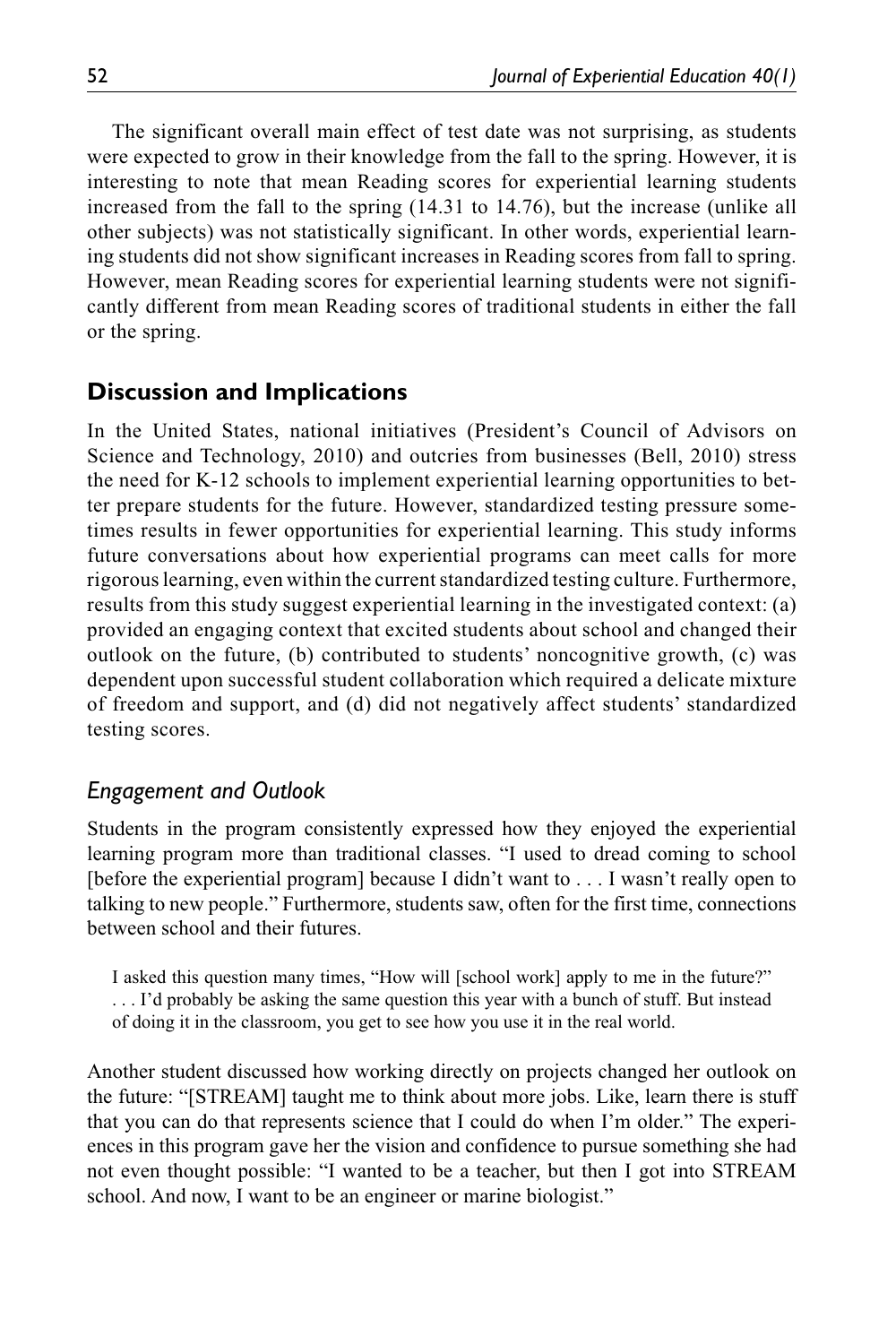#### *Noncognitive Growth*

Students consistently mentioned how they grew in ways far beyond traditional academic measures (i.e., noncognitive growth). One student shared, "I think doing the presentations has helped me . . . they're throwing us into doing all these projects. And now I can go in front of somebody and talk to them." Another student reiterated how the confidence she gained in the program transferred to other school situations.

I never wanted to get called on . . . I never wanted to be the one who got picked first and then mess up and have everyone laugh at me. Now, I know that it's okay that I stumble. Then, I just get back up and try again.

When students were asked to identify specific reasons for their growing confidence, they pointed to concrete experiences. "You learn a lot more because you get to learn from your mistakes that you make, unlike in the other class where they're walking you step-by-step through what you have to do." By working through their own difficulties, students improved their problem-solving abilities, an outcome supported by other research (Cooper et al., 2008). The collaborative nature of PBL also fostered accountability and willingness to make revisions as students were afraid to let their fellow classmates down, an outcome supported by Bell (2010) and D. W. Johnson and Johnson (2009).

Students acknowledged how they grew as a direct result of more responsibility being placed on them. As mentioned by Cater and Jones (2014), students need experiences to develop skills leading to success. STREAM school provided those opportunities, and most students positively responded.

The responsibilities that we have in [the experiential program] have really pushed me to be more responsible than I am. Like taking my work to a deeper level. Understanding that even if that means re-doing, putting extra time to research . . . asking more questions . . .

Although the experimental design of this study prevented researchers from making causal claims, students did not hesitate to explicitly attribute their noncognitive growth to the program.

#### *Freedom and Support*

As mentioned previously, students in the experiential program had more freedom than in traditional classes. Freedom was, from the perspective of the research team, a necessary ingredient for students to learn how to collaborate effectively. This finding is consistent with Hahn's conviction that "students should experience failure as well as success" (James, 1990, p. 8). Furthermore, Hahn advocated the nurturing of youthful passion as opposed to smothering this energy (James, 1990).

However, giving students freedom without support in school situations is a recipe for disaster (D. W. Johnson & Johnson, 2009). To maximize cooperative learning, these authors advocated the teaching of interpersonal and small-group skills. In the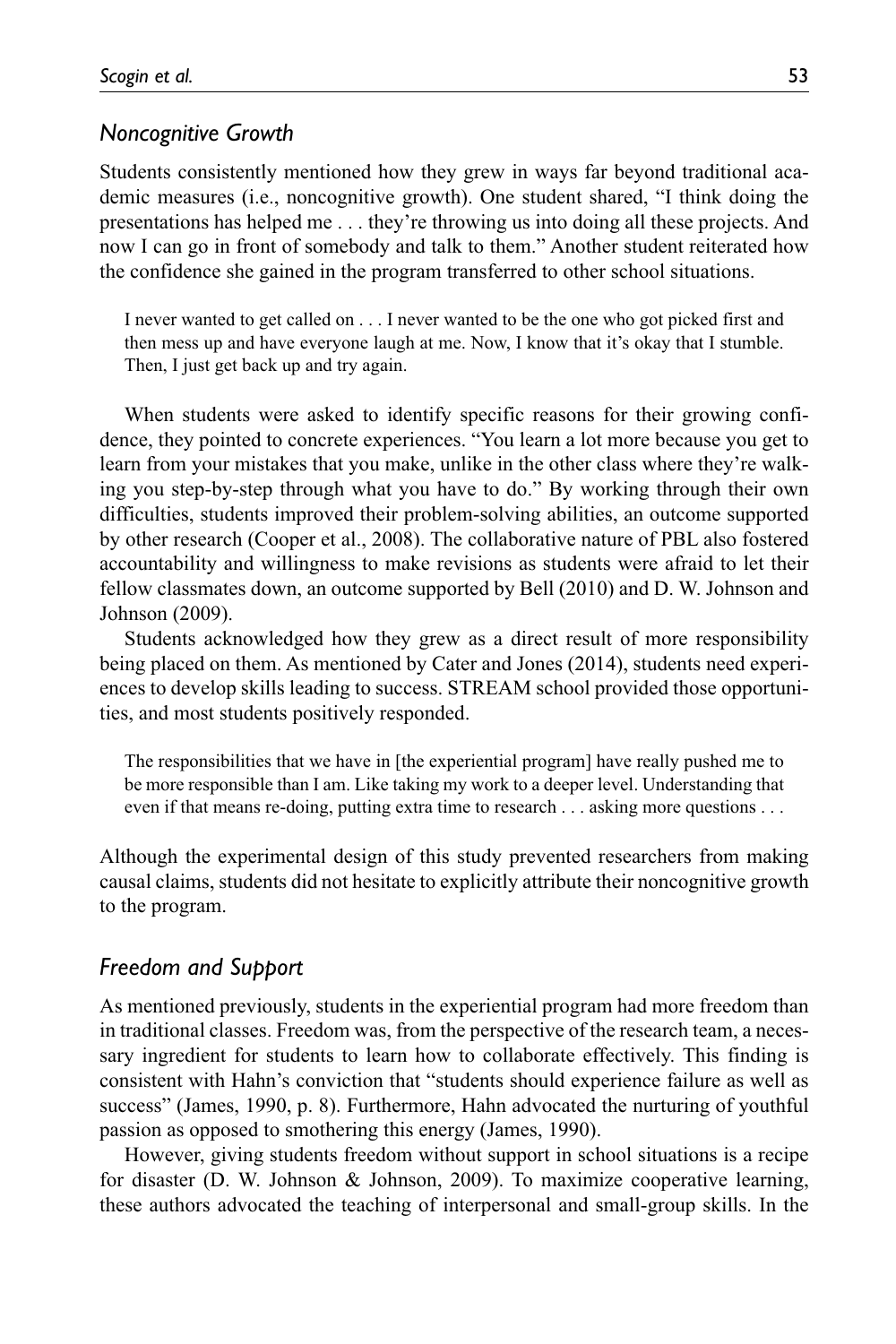current study, researchers found evidence of this happening as teachers provided scaffolding for the development of collaborative capacity, primarily through relational support. For example, in one particular case, researchers witnessed an altercation between two students related to their project work. Instead of immediately jumping in, the teachers allowed students the opportunity to work it out themselves. When intervention was needed, the teachers stepped in and provided support. Students were given the leeway to work within wide boundaries as advocated by Hahn (James, 1990), and this freedom helped students learn how to collaborate more effectively. Sometimes the process was messy, and interpersonal support, as suggested by D. W. Johnson and Johnson (2009), was paramount to the process of building collaborative skills.

#### *Maintaining Standardized Test Scores*

Although past research has indicated that innovative pedagogy can coexist with high standardized test scores (Bartosh, Tudor, Ferguson, & Taylor, 2009), few programs have dedicated as much time (at the expense of "traditional" seat time) to experiential learning as STREAM school. Evidence from this study suggests the program did not negatively affect standardized test scores.

When looking at scores on the ACT Explore, experiential program students significantly progressed from the first time they took a test to the last time. The only exception was Explore Reading. Although reading is in the STREAM acronym, STREAM students were actually enrolled in a traditional English-Language Arts class. So, "blame" cannot be placed on the experiential program for overlooking this area of development. Furthermore, there were no cases when the final scores (final meaning the last administration of a test in the school year) on any test differed significantly between experiential program students and traditional students. This finding has huge implications as it suggests STREAM school students were more than capable of doing all that was associated with the experiential program while still performing adequately on standardized tests.

## **Conclusion**

For some schools, meeting standardized testing expectations and providing experiential learning opportunities seem challenging. Although experiential pedagogies like PBL prepare students to meet the expectations of employers and community partners by strengthening the development of noncognitive skills (Bell, 2010; Cho & Brown, 2013), funding and evaluation are often determined by test performance. In this study, an experiential program was investigated to determine the driving factors related to positive and negative student experiences and consider if participation in the program affected achievement on standardized tests. Although the study's design precluded researchers from making direct causal links, evidence suggests associations between the experiential program and students' enjoyment of school and growth in noncognitive skills. Furthermore, providing students with freedom and relational support seemed to foster better collaboration between students. Finally, experiential program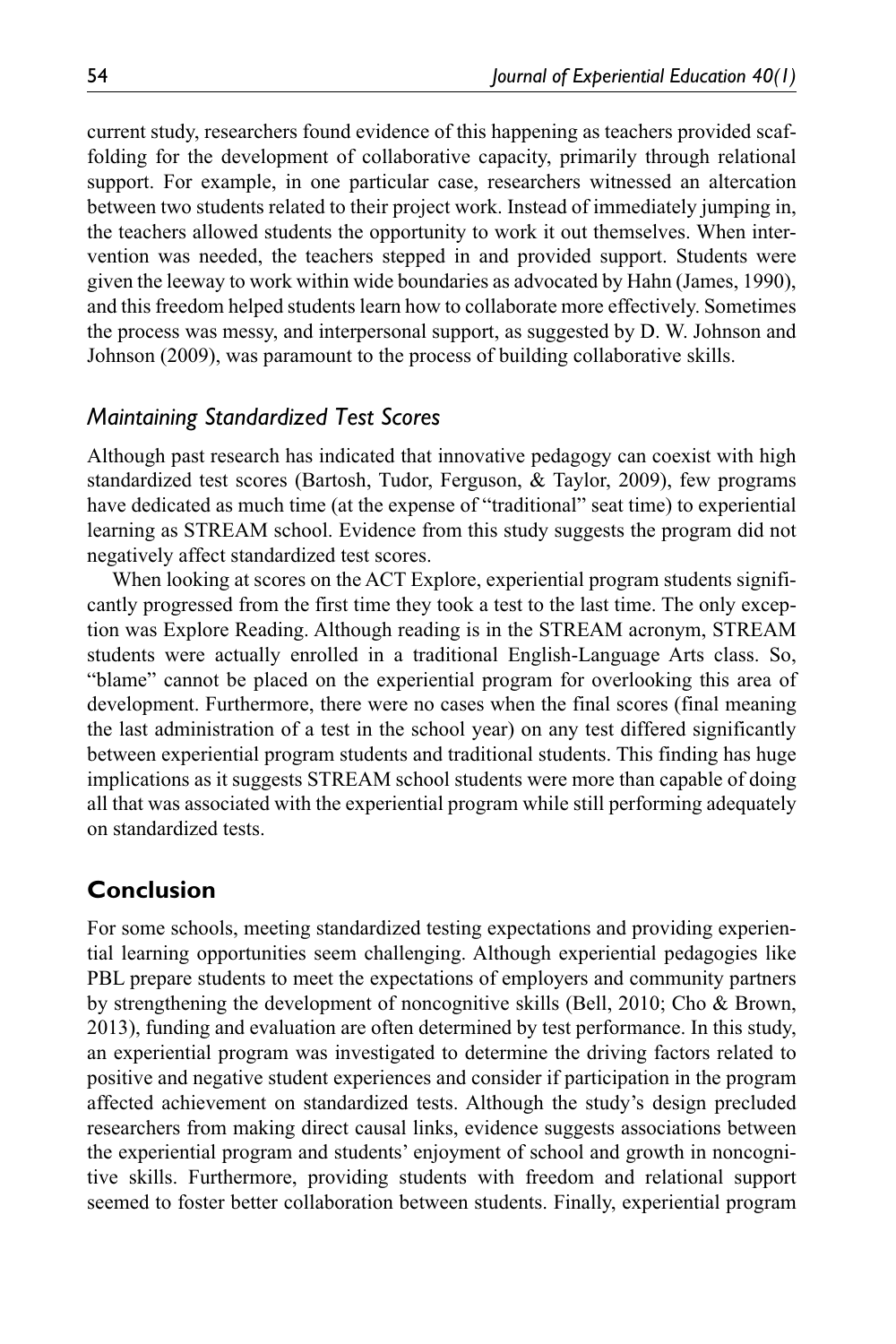students showed adequate progression on standardized tests and matched up favorably with their peers in traditional classrooms.

#### **Acknowledgments**

We wish to thank all school administrators, teachers, students, and parents who participated in this study. We are especially grateful to the administrators and teachers who provided full access to the experiential program and accommodated our efforts with great efficiency. In addition, we thank Hope College undergraduates Brooke Mattson and Hannah Barton for helping with data collection and transcribing.

#### **Declaration of Conflicting Interests**

The author(s) declared no potential conflicts of interest with respect to the research, authorship, and/or publication of this article.

### **Funding**

The author(s) disclosed receipt of the following financial support for the research, authorship, and/or publication of this article: Partial funding for this project was provided by the Jacob E. Nyenhuis Faculty Development Grant Program at Hope College. Any opinions, findings, or conclusions expressed in this article are those of the authors and do not necessarily reflect the views of the K-12 school or Hope College.

#### **References**

- Anderson, K. J. B. (2012). Science education and test-based accountability: Reviewing the relationship and exploring implications for future policy. *Science Education*, *96*, 104-129.
- Barnes, W., & Slate, J. R. (2013). College-readiness is not one-size-fits-all. *Current Issues in Education*, *16*(1), 1-13.
- Bartosh, O., Tudor, M., Ferguson, L., & Taylor, C. (2009). Impact of environment-based teaching on student achievement: A study of Washington state middle schools. *Middle Grade Research Journal*, *4*(4), 1-16.
- Bell, S. (2010). Project-based learning for the 21st century: Skills for the future. *The Clearing House*, *83*, 39-43.
- Boeije, H. (2002). A purposeful approach to the constant comparative method in the analysis of qualitative interviews. *Quality & Quantity*, *36*, 391-409.
- Brown, A., Ash, D., Rutherford, M., Nakagawa, K., Gordon, A., & Campione, J. C. (1993). Distributed expertise in the classroom. In G. Salomon (Ed.), *Distributed cognitions: Psychological and educational considerations* (pp. 188-228). Cambridge, UK: Cambridge University Press.
- Burns, J. (2015). *Michigan to continue M-STEP through at least 2018*. College of Education, Michigan State University. Retrieved from [http://edwp.educ.msu.edu/green-and](http://edwp.educ.msu.edu/green-and-write/2015/michigan-to-continue-m-step-through-at-least-2018/)[write/2015/michigan-to-continue-m-step-through-at-least-2018/](http://edwp.educ.msu.edu/green-and-write/2015/michigan-to-continue-m-step-through-at-least-2018/)
- Casner-Lotto, J., & Barrington, L. (2006). *Are they really ready to work?* The Conference Board, Corporate Voices for Working Families, Partnership for 21st Century Skills, and Society for Human Resource Management. Retrieved from [http://www.p21.org/storage/](http://www.p21.org/storage/documents/FINAL_REPORT_PDF09-29-06.pdf) [documents/FINAL\\_REPORT\\_PDF09-29-06.pdf](http://www.p21.org/storage/documents/FINAL_REPORT_PDF09-29-06.pdf)
- Cater, M., & Jones, K. Y. (2014). Measuring perceptions of engagement in teamwork in youth development programs. *Journal of Experiential Education*, *37*, 176-186.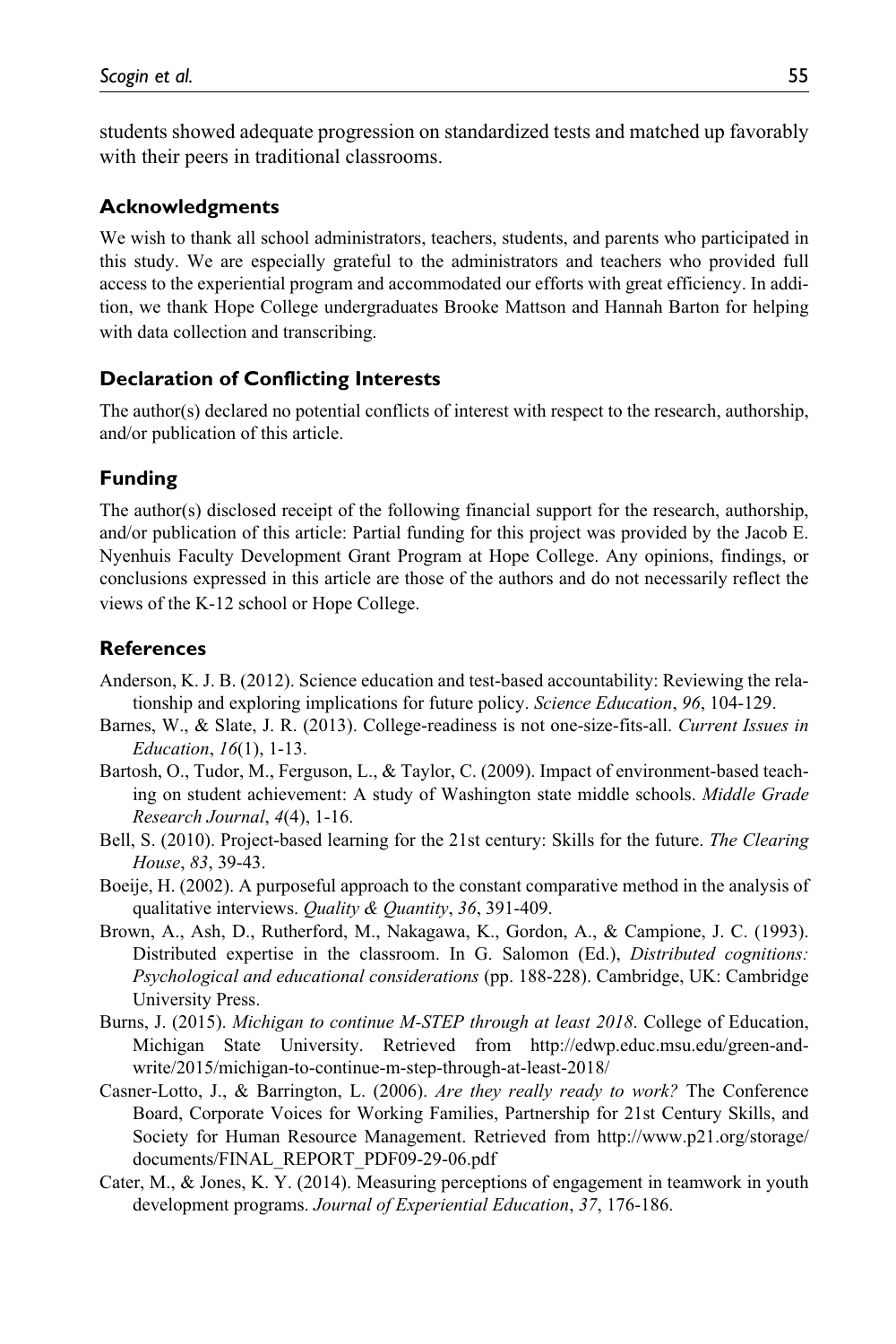- Cho, Y., & Brown, C. (2013). Project-based learning in education: Integrating business needs and student learning. *European Journal of Training & Development*, *37*, 744-765.
- Cocke, E. F., Buckley, J., & Scott, M. A. (2011, March). *Accountability and teacher practice: Investigating the impact of a new state test and the timing of state test adoption on teacher time use*. Paper presented at the conference of the Society for Research on Educational Effectiveness (SREE), Washington, DC. Retrieved from [https://www.sree.org/confer](https://www.sree.org/conferences/2011/program/downloads/abstracts/79.pdf)[ences/2011/program/downloads/abstracts/79.pdf](https://www.sree.org/conferences/2011/program/downloads/abstracts/79.pdf)
- Cooper, M. M., Cox, C. T., Nammouz, M., Case, E., & Stevens, R. (2008). An assessment of the effect of collaborative groups on students' problem-solving strategies and abilities. *Journal of Chemical Education*, *85*, 866-872.
- Corbin, J., & Strauss, A. (2015). *Basics of qualitative research: Techniques and procedures for developing grounded theory* (4th ed.). Los Angeles, CA: Sage.
- The Creative Sequence. (n.d.). Retrieved from [http://www.oaisd.org/oaisd/departments/](http://www.oaisd.org/oaisd/departments/careertechnicaleducaton/futureprep/connections/creativesequence/) [careertechnicaleducaton/futureprep/connections/creativesequence/](http://www.oaisd.org/oaisd/departments/careertechnicaleducaton/futureprep/connections/creativesequence/)
- Creswell, J. W., & Plano Clark, V. L. (2011). *Designing and conducting mixed methods research* (2nd ed.). Los Angeles, CA: Sage.
- Dewey, J. (1938). *Experience and education*. New York, NY: Macmillan.
- Estes, C. A. (2004). Promoting student-centered learning in experiential education. *Journal of Experiential Education*, *27*, 141-160.
- Heinrich, W. F., Habron, G. B., Johnson, H. L., & Goralnik, L. (2015). Critical thinking assessment across four sustainability-related experiential learning settings. *Journal of Experiential Education*, *38*, 373-393.
- Ives, B., & Obenchain, K. (2006). Experiential education in the classroom and academic outcomes: For those who want it all. *Journal of Experiential Education*, *29*, 61-77.
- James, T. (1990). Kurt Hahn and the aims of education. *Journal of Experiential Education*, *13*(1), 6-13.
- Jennings, J. L., & Bearak, J. M. (2014). "Teaching to the test" in the NCLB era: How test predictability affects our understanding of student performance. *Educational Researcher*, *43*, 381-389.
- Johnson, D. W., & Johnson, R. T. (2009). An educational psychology success story: Social interdependence theory and cooperative learning. *Educational Researcher*, *38*, 365-379.
- Johnson, R. B. (1997). Examining the validity structure of qualitative research. *Education*, *118*, 282-292.
- Kay, K. (2009). Middle school preparing young people for 21st century life and work. *Middle School Journal*, *40*, 41-45.
- Kenney, J. L., Militana, H. P., & Donohue, M. H. (2003). Helping teachers to use their school's backyard as an outdoor classroom: A report on the watershed learning center program. *The Journal of Environmental Education*, *35*(1), 18-26.
- Klein, A. (2015, April 10). No Child Left Behind: An overview. *Education Week*, *34*(27). Retrieved from [http://www.edweek.org/ew/section/multimedia/no-child-left-behind-over](http://www.edweek.org/ew/section/multimedia/no-child-left-behind-overview-definition-summary.html)[view-definition-summary.html](http://www.edweek.org/ew/section/multimedia/no-child-left-behind-overview-definition-summary.html)
- Kolb, D. A. (1984). *Experiential learning: Experience as the source of learning and development*. Englewood Cliffs, NJ: Prentice Hall.
- Larmer, J. (2015, July 13). *Project-based learning vs. problem-based learning vs. X-BL*. Retrieved from <http://www.edutopia.org/blog/pbl-vs-pbl-vs-xbl-john-larmer>
- Larmer, J., & Mergendoller, J. R. (2015, April 21). Gold standard PBL: Project based teaching practices [Web blog post]. Retrieved from [http://bie.org/blog/gold\\_standard\\_pbl\\_proj](http://bie.org/blog/gold_standard_pbl_project_based_teaching_practices)ect based teaching practices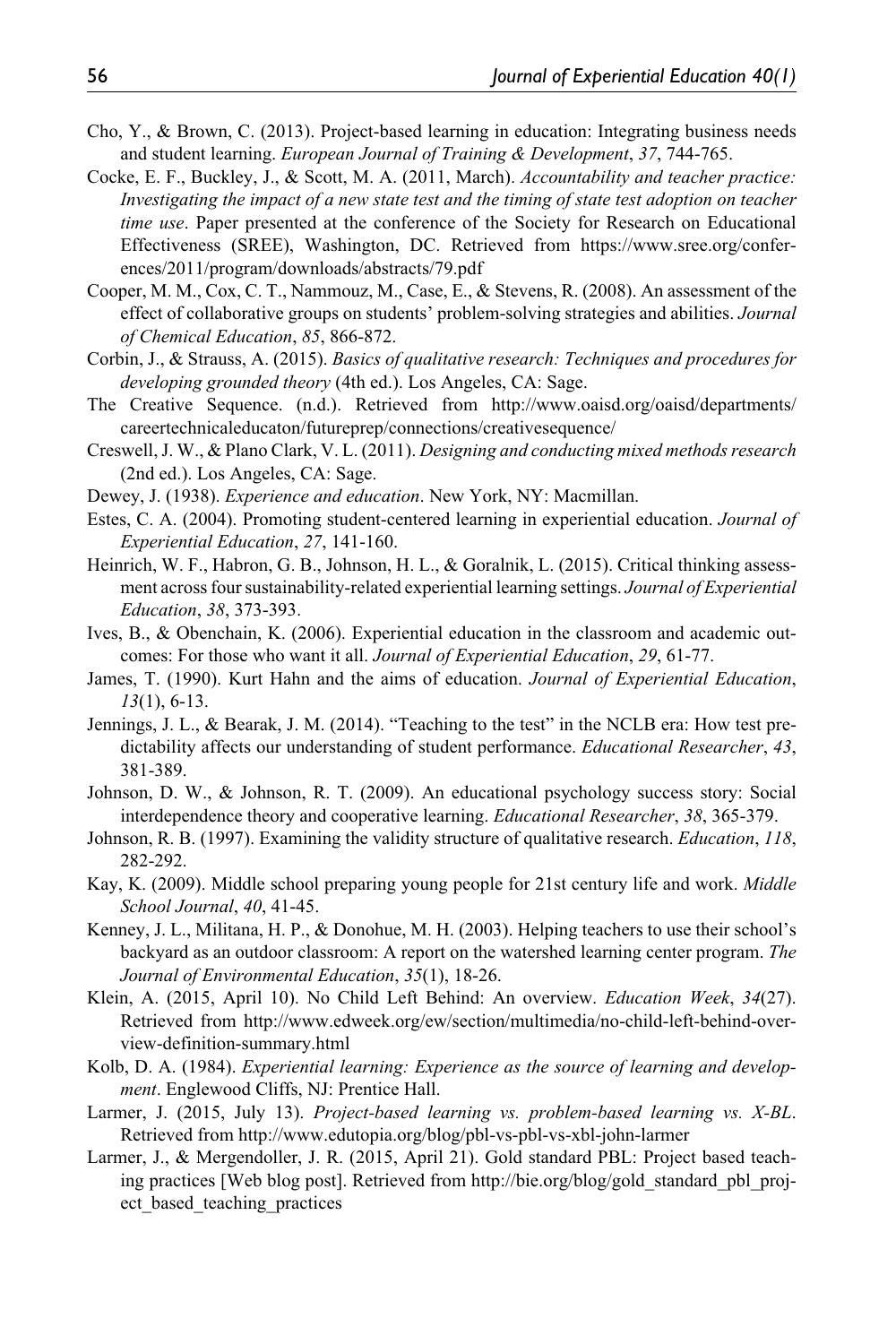- Miles, M., Huberman, A., & Saldana, J. (2014). *Qualitative data analysis: A methods sourcebook* (3rd ed.). Thousand Oaks, CA: Sage.
- Moon, T. R., Brighton, C. M., & Callahan, C. M. (2002). State standardized testing programs: Friend or foe of gifted education? *Roeper Review*, *25*, 49-60.
- National Council of Teachers of English. (2014). *How standardized tests shape—and limit—student learning*. Author. Retrieved from [http://www.ncte.org/library/NCTEFiles/Resources/](http://www.ncte.org/library/NCTEFiles/Resources/Journals/CC/0242-nov2014/CC0242PolicyStandardized.pdf) [Journals/CC/0242-nov2014/CC0242PolicyStandardized.pdf](http://www.ncte.org/library/NCTEFiles/Resources/Journals/CC/0242-nov2014/CC0242PolicyStandardized.pdf)
- President's Council of Advisors on Science and Technology. (2010). *Prepare and inspire: K-12 education in science, technology, engineering, and math (STEM) for America's future* (Report to the President). Retrieved from [http://stelar.edc.org/publications/prepare-and](http://stelar.edc.org/publications/prepare-and-inspire-k-12-education-science-technology-engineering-and-math-stem)[inspire-k-12-education-science-technology-engineering-and-math-stem](http://stelar.edc.org/publications/prepare-and-inspire-k-12-education-science-technology-engineering-and-math-stem)
- Savery, J. R. (2006). Overview of problem-based learning: Definitions and distinctions. *Interdisciplinary Journal of Problem-Based Learning*, *1*(1), 9-20.
- Strauss, A., & Corbin, J. (1990). *Basics of qualitative research*. Newbury Park, CA: Sage.
- Wolcott, H. F. (1994). *Transforming qualitative data: Description, analysis, and interpretation*. Thousand Oaks, CA: Sage.
- Wurdinger, S., & Qureshi, M. (2015). Enhancing college students' life skills through project based learning. *Innovative Higher Education*, *40*, 279-286.
- Zoltowski, C., Oakes, W. C., & Cardella, M. (2012). Students' ways of experiencing humancentered design. *Journal of Engineering Education*, *101*, 28-59.

#### **Author Biographies**

**Stephen C. Scogin** is an Assistant Professor at Hope College with a joint appointment in the Biology and Education departments. Before starting at Hope, he served as a K-12 head of school and a teacher in both K-12 and higher education settings. His research interests include experiential learning, student motivation, noncognitive skill development, and integrated STEM education.

**Christopher J. Kruger** is a junior at Hope College majoring in biology and psychology. His research interests include investigating the influence of alternative education (especially outdoor learning) on standardized test outcomes. Upon graduation, Chris plans to attend medical school.

**Regan E. Jekkals** is a junior at Hope College majoring in integrated sciences in the Elementary Education program. She has been involved in this research project since her freshman year and desires to use her experiences to incorporate experiential learning in her future K-12 classroom.

**Chelsea Steinfeldt** is a 2016 graduate of Hope College with a BS in Biology. She will continue her education at Butler University Physician Assistant School.